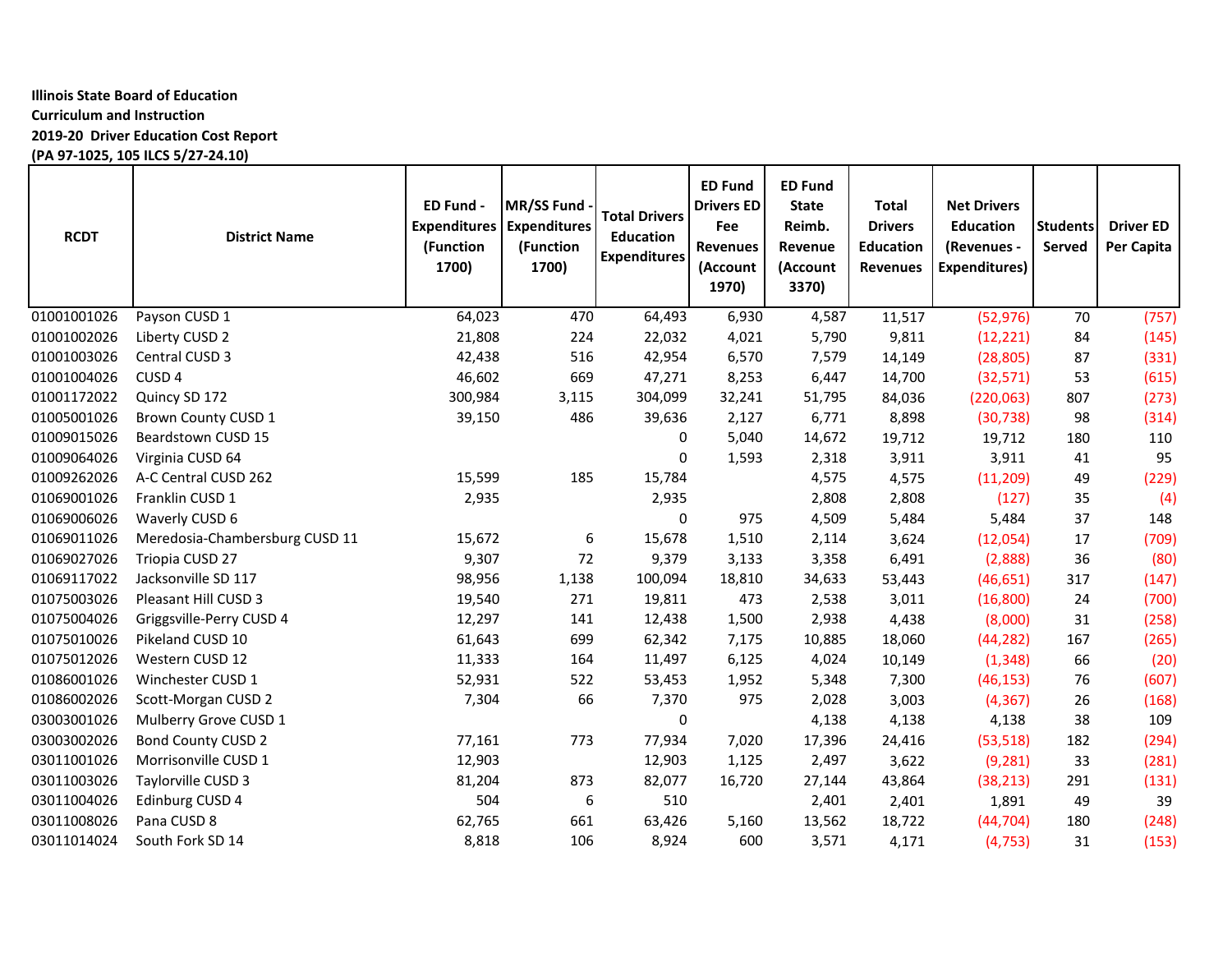| <b>RCDT</b> | <b>District Name</b>            | ED Fund -<br><b>Expenditures</b><br>(Function<br>1700) | <b>MR/SS Fund</b><br><b>Expenditures</b><br>(Function<br>1700) | <b>Total Drivers</b><br><b>Education</b><br><b>Expenditures</b> | <b>ED Fund</b><br><b>Drivers ED</b><br>Fee<br><b>Revenues</b><br>(Account<br>1970) | <b>ED Fund</b><br><b>State</b><br>Reimb.<br>Revenue<br>(Account<br>3370) | <b>Total</b><br><b>Drivers</b><br><b>Education</b><br><b>Revenues</b> | <b>Net Drivers</b><br><b>Education</b><br>(Revenues -<br><b>Expenditures)</b> | <b>Students</b><br>Served | <b>Driver ED</b><br><b>Per Capita</b> |
|-------------|---------------------------------|--------------------------------------------------------|----------------------------------------------------------------|-----------------------------------------------------------------|------------------------------------------------------------------------------------|--------------------------------------------------------------------------|-----------------------------------------------------------------------|-------------------------------------------------------------------------------|---------------------------|---------------------------------------|
| 03025010026 | Altamont CUSD 10                | 47,805                                                 | 315                                                            | 48,120                                                          | 5,994                                                                              | 7,396                                                                    | 13,390                                                                | (34, 730)                                                                     | 96                        | (362)                                 |
| 03025020026 | Beecher City CUSD 20            | 11,455                                                 | 184                                                            | 11,639                                                          | 645                                                                                | 2,711                                                                    | 3,356                                                                 | (8, 283)                                                                      | 32                        | (259)                                 |
| 03025030026 | Dieterich CUSD 30               | 20,993                                                 | 194                                                            | 21,187                                                          | 1,890                                                                              | 3,941                                                                    | 5,831                                                                 | (15, 356)                                                                     | 64                        | (240)                                 |
| 03025040026 | Effingham CUSD 40               | 182,801                                                | 2,351                                                          | 185,152                                                         | 27,950                                                                             | 30,153                                                                   | 58,103                                                                | (127, 049)                                                                    | 385                       | (330)                                 |
| 03025050026 | Teutopolis CUSD 50              | 37,326                                                 | 539                                                            | 37,865                                                          | 18,500                                                                             | 10,048                                                                   | 28,548                                                                | (9, 317)                                                                      | 152                       | (61)                                  |
| 03026201026 | Brownstown CUSD 201             | 14,633                                                 | 112                                                            | 14,745                                                          | 1,175                                                                              | 2,342                                                                    | 3,517                                                                 | (11, 228)                                                                     | 40                        | (281)                                 |
| 03026202026 | St Elmo CUSD 202                | 19,479                                                 | 278                                                            | 19,757                                                          | 2,925                                                                              | 3,461                                                                    | 6,386                                                                 | (13, 371)                                                                     | 42                        | (318)                                 |
| 03026203026 | Vandalia CUSD 203               | 23,301                                                 | 247                                                            | 23,548                                                          | 250                                                                                | 12,795                                                                   | 13,045                                                                | (10, 503)                                                                     | 169                       | (62)                                  |
| 03026204026 | Ramsey CUSD 204                 | 15,691                                                 | 76                                                             | 15,767                                                          | 480                                                                                | 3,702                                                                    | 4,182                                                                 | (11,585)                                                                      | 39                        | (297)                                 |
| 03068002026 | Panhandle CUSD 2                | 19,447                                                 | 176                                                            | 19,623                                                          | 3,891                                                                              | 4,986                                                                    | 8,877                                                                 | (10, 746)                                                                     | 68                        | (158)                                 |
| 03068003026 | Hillsboro CUSD 3                | 69,015                                                 | 753                                                            | 69,768                                                          | 6,300                                                                              | 11,251                                                                   | 17,551                                                                | (52, 217)                                                                     | 148                       | (353)                                 |
| 03068012026 | Litchfield CUSD 12              | 83,504                                                 | 1,079                                                          | 84,583                                                          | 8,915                                                                              | 11,260                                                                   | 20,175                                                                | (64, 408)                                                                     | 155                       | (416)                                 |
| 03068022026 | Nokomis CUSD 22                 | 52,978                                                 | 612                                                            | 53,590                                                          | 1,650                                                                              | 6,966                                                                    | 8,616                                                                 | (44, 974)                                                                     | 75                        | (600)                                 |
| 04004100026 | Belvidere CUSD 100              | 239,824                                                | 2,634                                                          | 242,458                                                         | 31,421                                                                             | 32,010                                                                   | 63,431                                                                | (179, 027)                                                                    | 388                       | (461)                                 |
| 04101122022 | Harlem UD 122                   | 169,528                                                | 1,241                                                          | 170,769                                                         | 8                                                                                  | 50,830                                                                   | 50,838                                                                | (119, 931)                                                                    | 438                       | (274)                                 |
| 04101205025 | Rockford SD 205                 | 532,666                                                | 5,707                                                          | 538,373                                                         | 20,849                                                                             | 157,017                                                                  | 177,866                                                               | (360, 507)                                                                    | 1,704                     | (212)                                 |
| 04101207016 | Hononegah CHD 207               | 100,191                                                | 606                                                            | 100,797                                                         | 19,290                                                                             | 3,808                                                                    | 23,098                                                                | (77, 699)                                                                     | 134                       | (580)                                 |
| 04101320026 | County of Winnebago SD 320      | 6,500                                                  |                                                                | 6,500                                                           |                                                                                    | 1,386                                                                    | 1,386                                                                 | (5, 114)                                                                      | 51                        | (100)                                 |
| 04101322026 | Durand CUSD 322                 | 19,320                                                 |                                                                | 19,320                                                          | 5,330                                                                              |                                                                          | 5,330                                                                 | (13,990)                                                                      | $\pmb{0}$                 | 0                                     |
| 04101323026 | Winnebago CUSD 323              | 39,317                                                 | 388                                                            | 39,705                                                          | 12,345                                                                             | 11,105                                                                   | 23,450                                                                | (16, 255)                                                                     | 91                        | (179)                                 |
| 05016202017 | Evanston Twp HSD 202            |                                                        |                                                                | 0                                                               |                                                                                    | 15,522                                                                   | 15,522                                                                | 15,522                                                                        | 99                        | 157                                   |
| 05016203017 | New Trier Twp HSD 203           | 135,298                                                | 138                                                            | 135,436                                                         |                                                                                    | 13,372                                                                   | 13,372                                                                | (122,064)                                                                     | 59                        | (2,069)                               |
| 05016207017 | Maine Township HSD 207          | 603,996                                                | 7,219                                                          | 611,215                                                         | 50,013                                                                             | 73,698                                                                   | 123,711                                                               | (487, 504)                                                                    | 447                       | (1,091)                               |
| 05016211017 | Township HSD 211                | 811,709                                                | 3,917                                                          | 815,626                                                         | 94,139                                                                             | 149,366                                                                  | 243,505                                                               | (572, 121)                                                                    | 1,185                     | (483)                                 |
| 05016214017 | Township HSD 214                | 869,411                                                | 10,158                                                         | 879,569                                                         | 39,702                                                                             | 83,848                                                                   | 123,550                                                               | (756, 019)                                                                    | 574                       | (1, 317)                              |
| 05016219017 | Niles Twp HSD 219               | 267,353                                                | 2,879                                                          | 270,232                                                         | 10,083                                                                             | 13,920                                                                   | 24,003                                                                | (246, 229)                                                                    | 151                       | (1,631)                               |
| 05016225017 | Northfield Twp HSD 225          | 839,244                                                | 10,145                                                         | 849,389                                                         | 79,285                                                                             | 68,284                                                                   | 147,569                                                               | (701, 820)                                                                    | 411                       | (1,708)                               |
| 06016200013 | Oak Park - River Forest SD 200  | 826,276                                                | 9,671                                                          | 835,947                                                         | 137,198                                                                            | 138,728                                                                  | 275,926                                                               | (560, 021)                                                                    | 752                       | (745)                                 |
| 06016201017 | J S Morton HSD 201              | 31,213                                                 | 173                                                            | 31,386                                                          | 6,588                                                                              | 25,301                                                                   | 31,889                                                                | 503                                                                           | 483                       | $\mathbf{1}$                          |
| 06016204017 | Lyons Twp HSD 204               | 642,271                                                | 17,380                                                         | 659,651                                                         | 37,785                                                                             | 129,575                                                                  | 167,360                                                               | (492, 291)                                                                    | 573                       | (859)                                 |
| 06016208017 | Riverside-Brookfield Twp SD 208 | 51,363                                                 | 733                                                            | 52,096                                                          | 9,948                                                                              | 25,417                                                                   | 35,365                                                                | (16, 731)                                                                     | 118                       | (142)                                 |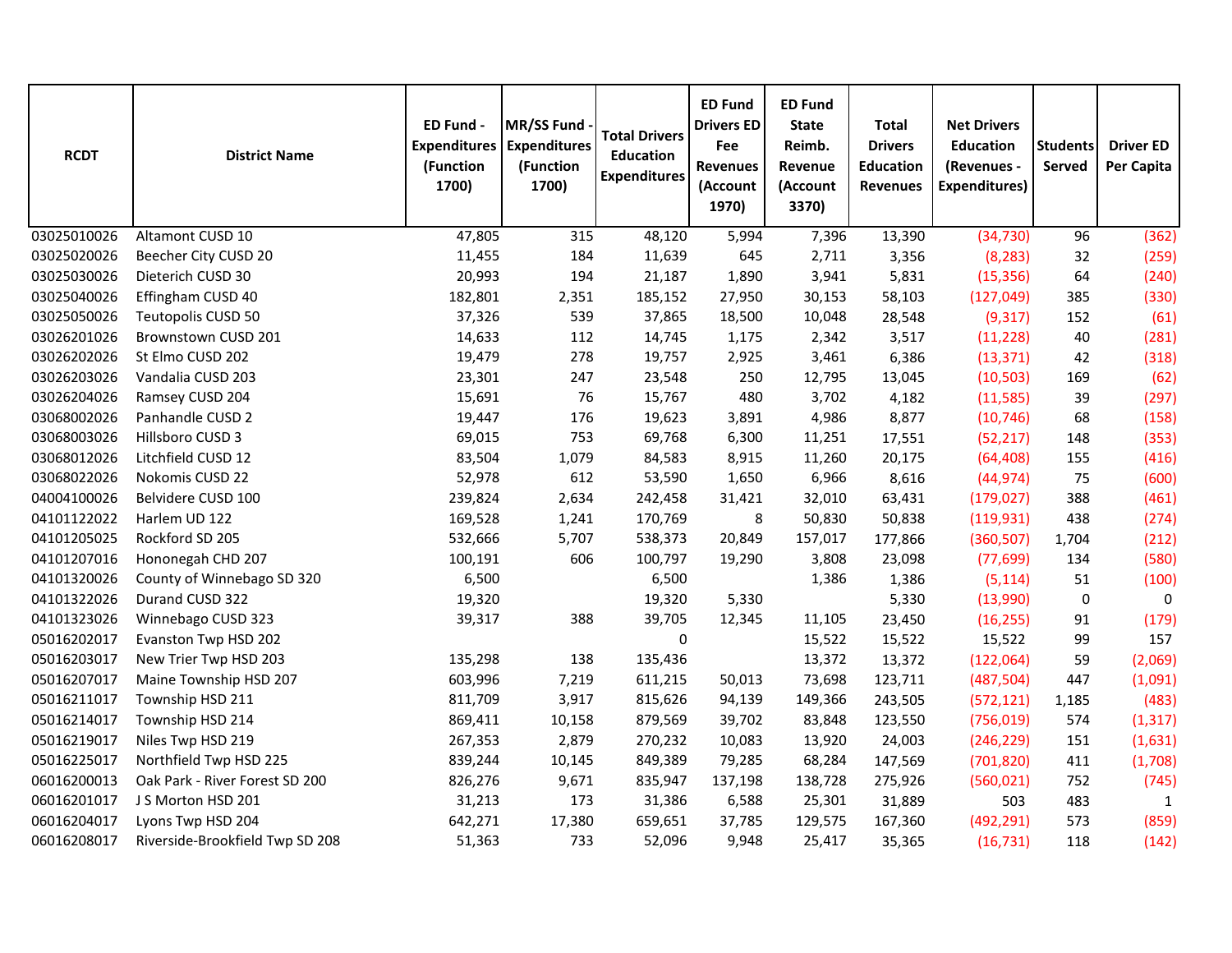| <b>RCDT</b> | <b>District Name</b>            | ED Fund -<br><b>Expenditures</b><br>(Function<br>1700) | <b>MR/SS Fund</b><br><b>Expenditures</b><br>(Function<br>1700) | <b>Total Drivers</b><br><b>Education</b><br><b>Expenditures</b> | <b>ED Fund</b><br><b>Drivers ED</b><br>Fee<br><b>Revenues</b><br>(Account<br>1970) | <b>ED Fund</b><br><b>State</b><br>Reimb.<br>Revenue<br>(Account<br>3370) | <b>Total</b><br><b>Drivers</b><br><b>Education</b><br><b>Revenues</b> | <b>Net Drivers</b><br><b>Education</b><br>(Revenues -<br><b>Expenditures)</b> | <b>Students</b><br>Served | <b>Driver ED</b><br>Per Capita |
|-------------|---------------------------------|--------------------------------------------------------|----------------------------------------------------------------|-----------------------------------------------------------------|------------------------------------------------------------------------------------|--------------------------------------------------------------------------|-----------------------------------------------------------------------|-------------------------------------------------------------------------------|---------------------------|--------------------------------|
| 06016209017 | Proviso Twp HSD 209             | 73,541                                                 | 518                                                            | 74,059                                                          | 13,172                                                                             | 110,862                                                                  | 124,034                                                               | 49,975                                                                        | 1,081                     | 46                             |
| 06016212016 | Leyden CHSD 212                 | 422,920                                                | 4,391                                                          | 427,311                                                         | 6,631                                                                              | 52,410                                                                   | 59,041                                                                | (368, 270)                                                                    | 980                       | (376)                          |
| 06016234016 | Ridgewood CHSD 234              | 13,961                                                 | 643                                                            | 14,604                                                          | 3,270                                                                              | 9,276                                                                    | 12,546                                                                | (2,058)                                                                       | 63                        | (33)                           |
| 06016401026 | Elmwood Park CUSD 401           | 8,926                                                  |                                                                | 8,926                                                           | 16,141                                                                             | 15,971                                                                   | 32,112                                                                | 23,186                                                                        | 178                       | 130                            |
| 07016205017 | Thornton Twp HSD 205            | 186,740                                                | 2,268                                                          | 189,008                                                         | 25,527                                                                             | 73,709                                                                   | 99,236                                                                | (89, 772)                                                                     | 1,136                     | (79)                           |
| 07016206017 | Bloom Twp HSD 206               | 90,793                                                 | 780                                                            | 91,573                                                          | 71,679                                                                             | 35,533                                                                   | 107,212                                                               | 15,639                                                                        | 312                       | 50                             |
| 07016210017 | Lemont Twp HSD 210              | 141,234                                                | 1,566                                                          | 142,800                                                         |                                                                                    | 23,888                                                                   | 23,888                                                                | (118, 912)                                                                    | 182                       | (653)                          |
| 07016215017 | Thornton Fractional Twp HSD 215 | 354,736                                                | 4,126                                                          | 358,862                                                         | 10,294                                                                             | 38,674                                                                   | 48,968                                                                | (309, 894)                                                                    | 729                       | (425)                          |
| 07016217016 | Argo CHSD 217                   | 40,242                                                 | 596                                                            | 40,838                                                          | 15,995                                                                             | 39,920                                                                   | 55,915                                                                | 15,077                                                                        | 573                       | 26                             |
| 07016218016 | <b>CHSD 218</b>                 | 1,257,546                                              | 15,441                                                         | 1,272,987                                                       | 121,414                                                                            | 164,736                                                                  | 286,150                                                               | (986, 837)                                                                    | 1,228                     | (804)                          |
| 07016220017 | Reavis Twp HSD 220              |                                                        |                                                                | 0                                                               |                                                                                    | 53,288                                                                   | 53,288                                                                | 53,288                                                                        | 410                       | 130                            |
| 07016227017 | Rich Twp HSD 227                | 88,740                                                 | 615                                                            | 89,355                                                          |                                                                                    | 108,951                                                                  | 108,951                                                               | 19,596                                                                        | 968                       | 20                             |
| 07016228016 | Bremen CHSD 228                 | 87,508                                                 | 1,125                                                          | 88,633                                                          | 99,565                                                                             | 71,595                                                                   | 171,160                                                               | 82,527                                                                        | 1,441                     | 57                             |
| 07016229016 | Oak Lawn CHSD 229               |                                                        |                                                                | 0                                                               | 44,566                                                                             | 50,637                                                                   | 95,203                                                                | 95,203                                                                        | 469                       | 203                            |
| 07016230013 | Cons HSD 230                    | 1,163,852                                              | 13,658                                                         | 1,177,510                                                       | 98,996                                                                             | 137,085                                                                  | 236,081                                                               | (941, 429)                                                                    | 1,081                     | (871)                          |
| 07016231016 | Evergreen Park CHSD 231         | 12,111                                                 | 148                                                            | 12,259                                                          | 4,350                                                                              | 15,933                                                                   | 20,283                                                                | 8,024                                                                         | 84                        | 96                             |
| 07016233016 | Homewood Flossmoor CHSD 233     | 118,926                                                | 1,438                                                          | 120,364                                                         | 10,951                                                                             | 55,365                                                                   | 66,316                                                                | (54,048)                                                                      | 672                       | (80)                           |
| 08008308026 | Eastland CUSD 308               | 11,732                                                 | 153                                                            | 11,885                                                          | 2,950                                                                              | 6,411                                                                    | 9,361                                                                 | (2,524)                                                                       | 45                        | (56)                           |
| 08008314026 | West Carroll CUSD 314           | 78,407                                                 | 854                                                            | 79,261                                                          | 5,180                                                                              | 9,110                                                                    | 14,290                                                                | (64, 971)                                                                     | 69                        | (942)                          |
| 08008399026 | Chadwick-Milledgeville CUSD 399 | 29,358                                                 | 283                                                            | 29,641                                                          | 2,055                                                                              | 4,886                                                                    | 6,941                                                                 | (22,700)                                                                      | 32                        | (709)                          |
| 08043119022 | East Dubuque USD 119            | 61,584                                                 | 697                                                            | 62,281                                                          | 3,035                                                                              | 8,803                                                                    | 11,838                                                                | (50, 443)                                                                     | 86                        | (587)                          |
| 08043120022 | Galena USD 120                  | 86,525                                                 | 941                                                            | 87,466                                                          | 2,625                                                                              | 7,593                                                                    | 10,218                                                                | (77, 248)                                                                     | 48                        | (1,609)                        |
| 08043205026 | Warren CUSD 205                 | 36,411                                                 | 440                                                            | 36,851                                                          | 2,625                                                                              | 2,499                                                                    | 5,124                                                                 | (31, 727)                                                                     | 33                        | (961)                          |
| 08043206026 | Stockton CUSD 206               | 39,534                                                 | 518                                                            | 40,052                                                          | 2,325                                                                              | 6,822                                                                    | 9,147                                                                 | (30, 905)                                                                     | 61                        | (507)                          |
| 08043210026 | River Ridge CUSD 210            | 54,952                                                 | 619                                                            | 55,571                                                          | 1,350                                                                              | 5,139                                                                    | 6,489                                                                 | (49,082)                                                                      | 26                        | (1,888)                        |
| 08043211026 | Scales Mound CUSD 211           | 14,315                                                 | 177                                                            | 14,492                                                          | 1,000                                                                              | 3,734                                                                    | 4,734                                                                 | (9,758)                                                                       | 21                        | (465)                          |
| 08089145022 | Freeport SD 145                 | 133,492                                                | 1,389                                                          | 134,881                                                         | 8,807                                                                              | 33,915                                                                   | 42,722                                                                | (92, 159)                                                                     | 223                       | (413)                          |
| 08089200026 | Pearl City CUSD 200             | 43,986                                                 | 464                                                            | 44,450                                                          | 5,745                                                                              | 4,247                                                                    | 9,992                                                                 | (34, 458)                                                                     | 19                        | (1,814)                        |
| 08089201026 | Dakota CUSD 201                 | 14,600                                                 |                                                                | 14,600                                                          |                                                                                    | 8,851                                                                    | 8,851                                                                 | (5, 749)                                                                      | 75                        | (77)                           |
| 08089202026 | Lena Winslow CUSD 202           | 33,877                                                 | 370                                                            | 34,247                                                          | 9,275                                                                              | 9,984                                                                    | 19,259                                                                | (14,988)                                                                      | 74                        | (203)                          |
| 08089203026 | Orangeville CUSD 203            | 15,829                                                 | 167                                                            | 15,996                                                          | 5,634                                                                              | 3,597                                                                    | 9,231                                                                 | (6, 765)                                                                      | 47                        | (144)                          |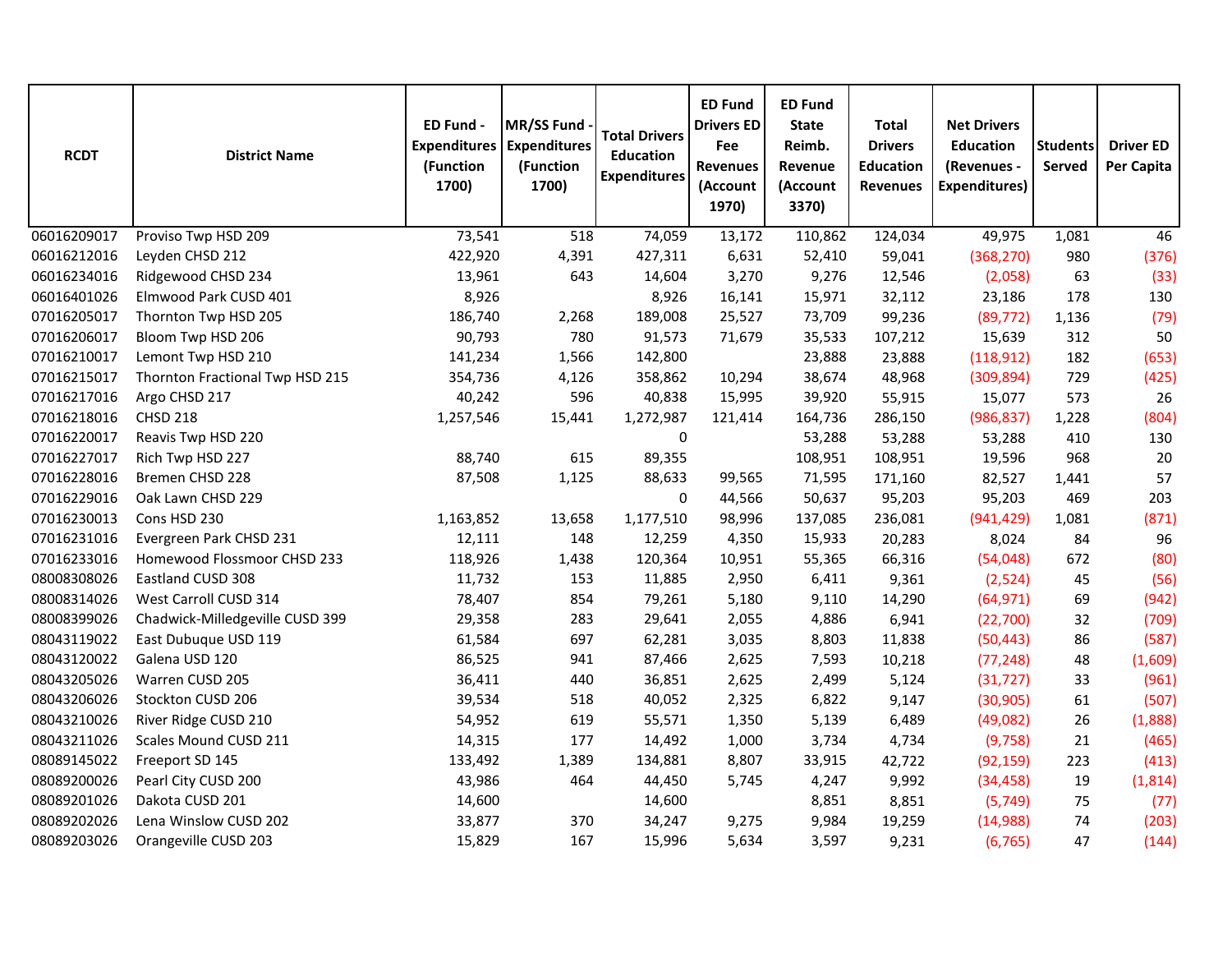| <b>RCDT</b> | <b>District Name</b>             | ED Fund -<br><b>Expenditures</b><br>(Function<br>1700) | MR/SS Fund<br><b>Expenditures</b><br>(Function<br>1700) | <b>Total Drivers</b><br><b>Education</b><br><b>Expenditures</b> | <b>ED Fund</b><br><b>Drivers ED</b><br>Fee<br><b>Revenues</b><br>(Account<br>1970) | <b>ED Fund</b><br><b>State</b><br>Reimb.<br>Revenue<br>(Account<br>3370) | <b>Total</b><br><b>Drivers</b><br><b>Education</b><br><b>Revenues</b> | <b>Net Drivers</b><br><b>Education</b><br>(Revenues -<br><b>Expenditures)</b> | <b>Students</b><br>Served | <b>Driver ED</b><br>Per Capita |
|-------------|----------------------------------|--------------------------------------------------------|---------------------------------------------------------|-----------------------------------------------------------------|------------------------------------------------------------------------------------|--------------------------------------------------------------------------|-----------------------------------------------------------------------|-------------------------------------------------------------------------------|---------------------------|--------------------------------|
| 09010001026 | Fisher CUSD 1                    | 11,053                                                 | 94                                                      | 11,147                                                          | 2,225                                                                              | 5,678                                                                    | 7,903                                                                 | (3, 244)                                                                      | 39                        | (83)                           |
| 09010003026 | Mahomet-Seymour CUSD 3           | 29,667                                                 | 379                                                     | 30,046                                                          | 24,450                                                                             | 27,908                                                                   | 52,358                                                                | 22,312                                                                        | 399                       | 56                             |
| 09010004026 | Champaign CUSD 4                 | 133,316                                                | 1,647                                                   | 134,963                                                         | 13,050                                                                             | 55,355                                                                   | 68,405                                                                | (66, 558)                                                                     | 590                       | (113)                          |
| 09010007026 | Tolono CUSD 7                    | 63,103                                                 | 706                                                     | 63,809                                                          |                                                                                    | 15,973                                                                   | 15,973                                                                | (47, 836)                                                                     | 222                       | (215)                          |
| 09010008026 | Heritage CUSD 8                  | 30,647                                                 | 233                                                     | 30,880                                                          | 2,868                                                                              | 4,329                                                                    | 7,197                                                                 | (23, 683)                                                                     | 27                        | (877)                          |
| 09010116022 | Urbana SD 116                    | 53,212                                                 | 3,107                                                   | 56,319                                                          | 8,725                                                                              | 40,480                                                                   | 49,205                                                                | (7, 114)                                                                      | 257                       | (28)                           |
| 09010193017 | Rantoul Township HSD 193         |                                                        |                                                         | $\pmb{0}$                                                       | 1,720                                                                              | 19,596                                                                   | 21,316                                                                | 21,316                                                                        | 230                       | 93                             |
| 09010305016 | St Joseph Ogden CHSD 305         | 85,362                                                 | 942                                                     | 86,304                                                          | 15,689                                                                             | 14,425                                                                   | 30,114                                                                | (56, 190)                                                                     | 194                       | (290)                          |
| 09027005026 | Gibson City-Melvin-Sibley CUSD 5 |                                                        |                                                         | 0                                                               | 3,600                                                                              | 8,447                                                                    | 12,047                                                                | 12,047                                                                        | 105                       | 115                            |
| 09027010026 | Paxton-Buckley-Loda CUD 10       | 98,529                                                 | 999                                                     | 99,528                                                          | 4,606                                                                              | 14,430                                                                   | 19,036                                                                | (80, 492)                                                                     | 105                       | (767)                          |
| 11012002C26 | Marshall CUSD 2C                 | 42,433                                                 | 497                                                     | 42,930                                                          |                                                                                    | 12,019                                                                   | 12,019                                                                | (30, 911)                                                                     | 128                       | (241)                          |
| 11012003C26 | Martinsville CUSD 3C             | 27,302                                                 | 185                                                     | 27,487                                                          | 2,325                                                                              | 3,415                                                                    | 5,740                                                                 | (21, 747)                                                                     | 32                        | (680)                          |
| 11012004C26 | Casey-Westfield CUSD 4C          | 7,467                                                  | 54                                                      | 7,521                                                           | 5,350                                                                              | 8,364                                                                    | 13,714                                                                | 6,193                                                                         | 104                       | 60                             |
| 11015001026 | Charleston CUSD 1                | 178,413                                                |                                                         | 178,413                                                         | 14,005                                                                             | 23,682                                                                   | 37,687                                                                | (140, 726)                                                                    | 194                       | (725)                          |
| 11015002026 | Mattoon CUSD 2                   |                                                        |                                                         | 0                                                               |                                                                                    | 29,583                                                                   | 29,583                                                                | 29,583                                                                        | 371                       | 80                             |
| 11015005026 | Oakland CUSD 5                   | 5,106                                                  | 73                                                      | 5,179                                                           | 1,050                                                                              | 2,574                                                                    | 3,624                                                                 | (1, 555)                                                                      | 23                        | (68)                           |
| 11018003026 | Neoga CUSD 3                     | 26,468                                                 | 292                                                     | 26,760                                                          | 7,200                                                                              | 6,093                                                                    | 13,293                                                                | (13, 467)                                                                     | 88                        | (153)                          |
| 11018077026 | Cumberland CUSD 77               | 98,336                                                 | 1,136                                                   | 99,472                                                          | 1,700                                                                              | 10,917                                                                   | 12,617                                                                | (86, 855)                                                                     | 89                        | (976)                          |
| 11021301026 | Tuscola CUSD 301                 |                                                        |                                                         | 0                                                               | 3,400                                                                              | 10,413                                                                   | 13,813                                                                | 13,813                                                                        | 126                       | 110                            |
| 11021302026 | Villa Grove CUSD 302             |                                                        |                                                         | 0                                                               | 5,934                                                                              | 5,083                                                                    | 11,017                                                                | 11,017                                                                        | 63                        | 175                            |
| 11021305026 | Arthur CUSD 305                  | 18,785                                                 | 37                                                      | 18,822                                                          |                                                                                    | 11,908                                                                   | 11,908                                                                | (6, 914)                                                                      | 154                       | (45)                           |
| 11021306026 | Arcola CUSD 306                  | 34,270                                                 | 373                                                     | 34,643                                                          | 2,100                                                                              | 8,182                                                                    | 10,282                                                                | (24, 361)                                                                     | 107                       | (228)                          |
| 11023001026 | Shiloh CUSD 1                    | 16,101                                                 |                                                         | 16,101                                                          | 400                                                                                | 3,088                                                                    | 3,488                                                                 | (12, 613)                                                                     | 44                        | (287)                          |
| 11023003026 | Kansas CUSD 3                    | 11,925                                                 | 126                                                     | 12,051                                                          |                                                                                    | 2,388                                                                    | 2,388                                                                 | (9,663)                                                                       | 24                        | (403)                          |
| 11023004026 | Paris CUSD 4                     |                                                        |                                                         | $\pmb{0}$                                                       |                                                                                    | 4,388                                                                    | 4,388                                                                 | 4,388                                                                         | 58                        | 76                             |
| 11023006026 | Edgar County CUD 6               | 7,526                                                  | 99                                                      | 7,625                                                           | 2,758                                                                              | 2,078                                                                    | 4,836                                                                 | (2,789)                                                                       | 41                        | (68)                           |
| 11023095025 | Paris-Union SD 95                |                                                        |                                                         | $\pmb{0}$                                                       |                                                                                    | 9,056                                                                    | 9,056                                                                 | 9,056                                                                         | 101                       | 90                             |
| 11070300026 | Sullivan CUSD 300                | 24,183                                                 | 230                                                     | 24,413                                                          | 2,960                                                                              | 9,975                                                                    | 12,935                                                                | (11, 478)                                                                     | 147                       | (78)                           |
| 11070302026 | Okaw Valley CUSD 302             | 12,355                                                 | 97                                                      | 12,452                                                          | 1,335                                                                              | 4,498                                                                    | 5,833                                                                 | (6,619)                                                                       | 39                        | (170)                          |
| 11087001026 | Windsor CUSD 1                   | 46,763                                                 | 642                                                     | 47,405                                                          | 2,220                                                                              | 3,202                                                                    | 5,422                                                                 | (41, 983)                                                                     | 48                        | (875)                          |
| 11087003A26 | Cowden-Herrick CUSD 3A           | 19,208                                                 | 214                                                     | 19,422                                                          | 4,150                                                                              | 4,178                                                                    | 8,328                                                                 | (11,094)                                                                      | 61                        | (182)                          |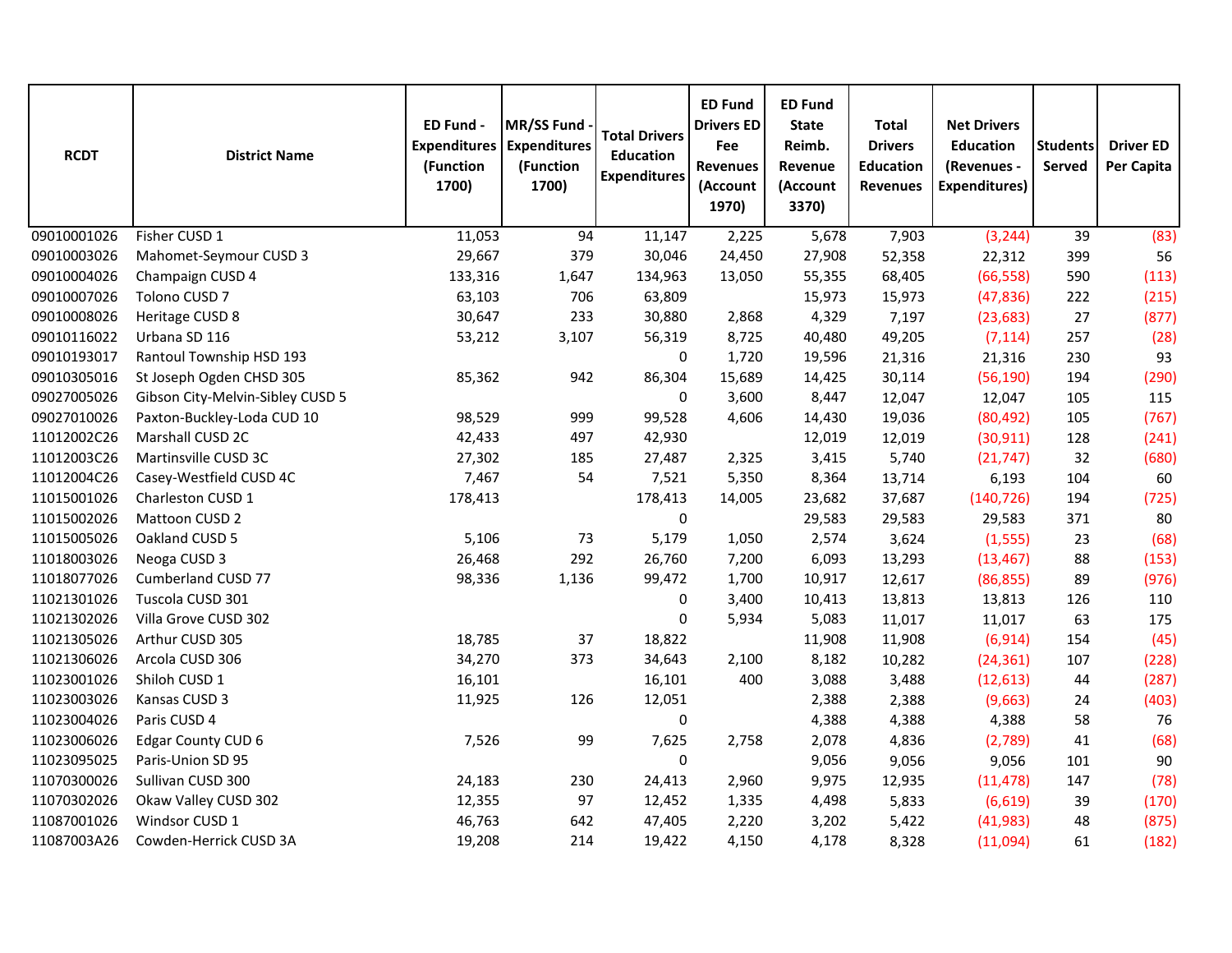| <b>RCDT</b> | <b>District Name</b>              | ED Fund -<br><b>Expenditures</b><br>(Function<br>1700) | MR/SS Fund<br><b>Expenditures</b><br>(Function<br>1700) | <b>Total Drivers</b><br><b>Education</b><br><b>Expenditures</b> | <b>ED Fund</b><br><b>Drivers ED</b><br>Fee<br><b>Revenues</b><br>(Account<br>1970) | <b>ED Fund</b><br><b>State</b><br>Reimb.<br>Revenue<br>(Account<br>3370) | <b>Total</b><br><b>Drivers</b><br><b>Education</b><br><b>Revenues</b> | <b>Net Drivers</b><br><b>Education</b><br>(Revenues -<br><b>Expenditures)</b> | <b>Students</b><br>Served | <b>Driver ED</b><br>Per Capita |
|-------------|-----------------------------------|--------------------------------------------------------|---------------------------------------------------------|-----------------------------------------------------------------|------------------------------------------------------------------------------------|--------------------------------------------------------------------------|-----------------------------------------------------------------------|-------------------------------------------------------------------------------|---------------------------|--------------------------------|
| 11087004026 | Shelbyville CUSD 4                | 54,441                                                 | 608                                                     | 55,049                                                          | 4,850                                                                              | 11,950                                                                   | 16,800                                                                | (38, 249)                                                                     | 124                       | (308)                          |
| 11087005A26 | Stewardson-Strasburg CUD 5A       | 14,970                                                 | 174                                                     | 15,144                                                          | 4,500                                                                              | 3,821                                                                    | 8,321                                                                 | (6, 823)                                                                      | 40                        | (171)                          |
| 11087021026 | Central A & M CUD 21              | 26,417                                                 | 307                                                     | 26,724                                                          | 4,470                                                                              | 6,171                                                                    | 10,641                                                                | (16,083)                                                                      | $71\,$                    | (227)                          |
| 12013010026 | Clay City CUSD 10                 | 7,518                                                  | 104                                                     | 7,622                                                           | 1,160                                                                              | 1,677                                                                    | 2,837                                                                 | (4, 785)                                                                      | 25                        | (191)                          |
| 12013025026 | North Clay CUSD 25                | 23,430                                                 | 323                                                     | 23,753                                                          | 3,150                                                                              | 6,781                                                                    | 9,931                                                                 | (13, 822)                                                                     | 47                        | (294)                          |
| 12013035026 | Flora CUSD 35                     |                                                        |                                                         | $\pmb{0}$                                                       |                                                                                    | 11,629                                                                   | 11,629                                                                | 11,629                                                                        | 172                       | 68                             |
| 12017001026 | Hutsonville CUSD 1                | 18,755                                                 |                                                         | 18,755                                                          |                                                                                    | 3,214                                                                    | 3,214                                                                 | (15, 541)                                                                     | 39                        | (398)                          |
| 12017002026 | Robinson CUSD 2                   | 26,122                                                 | 347                                                     | 26,469                                                          |                                                                                    | 14,987                                                                   | 14,987                                                                | (11, 482)                                                                     | 181                       | (63)                           |
| 12017003026 | Palestine CUSD 3                  | 14,102                                                 | 175                                                     | 14,277                                                          | 1,290                                                                              | 2,987                                                                    | 4,277                                                                 | (10,000)                                                                      | 20                        | (500)                          |
| 12017004026 | Oblong CUSD 4                     | 56,766                                                 | 627                                                     | 57,393                                                          | 2,250                                                                              | 5,890                                                                    | 8,140                                                                 | (49, 253)                                                                     | 50                        | (985)                          |
| 12040001026 | Jasper County CUD 1               | 41,131                                                 | 634                                                     | 41,765                                                          | 6,205                                                                              | 13,811                                                                   | 20,016                                                                | (21, 749)                                                                     | 194                       | (112)                          |
| 12051010026 | Red Hill CUSD 10                  | 67,356                                                 | 871                                                     | 68,227                                                          | 2,825                                                                              | 9,163                                                                    | 11,988                                                                | (56, 239)                                                                     | 57                        | (987)                          |
| 12051020026 | Lawrence County CUD 20            | 44,493                                                 | 595                                                     | 45,088                                                          | 3,668                                                                              | 8,444                                                                    | 12,112                                                                | (32, 976)                                                                     | 107                       | (308)                          |
| 12080001026 | <b>Richland County CUSD 1</b>     | 63,517                                                 | 752                                                     | 64,269                                                          | 14,553                                                                             | 25,855                                                                   | 40,408                                                                | (23, 861)                                                                     | 283                       | (84)                           |
| 13014001026 | Carlyle CUSD 1                    | 58,995                                                 | 673                                                     | 59,668                                                          | 18,340                                                                             | 8,589                                                                    | 26,929                                                                | (32, 739)                                                                     | 134                       | (244)                          |
| 13014003026 | Wesclin CUSD 3                    | 58,866                                                 | 1,043                                                   | 59,909                                                          | 8,222                                                                              | 11,840                                                                   | 20,062                                                                | (39, 847)                                                                     | 133                       | (300)                          |
| 13014071016 | Central CHSD 71                   | 25,288                                                 |                                                         | 25,288                                                          | 23,161                                                                             | 30,086                                                                   | 53,247                                                                | 27,959                                                                        | 380                       | 74                             |
| 13041001026 | Waltonville CUSD 1                |                                                        |                                                         | $\mathbf 0$                                                     |                                                                                    | 4,111                                                                    | 4,111                                                                 | 4,111                                                                         | 24                        | 171                            |
| 13041201017 | Mt Vernon Twp HSD 201             | 335,226                                                | 3,873                                                   | 339,099                                                         |                                                                                    | 41,733                                                                   | 41,733                                                                | (297, 366)                                                                    | 311                       | (956)                          |
| 13041209027 | Woodlawn Unit School District 209 | 12,380                                                 | 156                                                     | 12,536                                                          |                                                                                    | 6,414                                                                    | 6,414                                                                 | (6, 122)                                                                      | 54                        | (113)                          |
| 13041318027 | Bluford Unit School District 318  |                                                        |                                                         | 0                                                               |                                                                                    | 5,225                                                                    | 5,225                                                                 | 5,225                                                                         | 42                        | 124                            |
| 13058100026 | Patoka CUSD 100                   | 17,209                                                 | 174                                                     | 17,383                                                          |                                                                                    | 2,079                                                                    | 2,079                                                                 | (15, 304)                                                                     | 26                        | (589)                          |
| 13058200017 | Centralia HSD 200                 | 214,488                                                | 2,384                                                   | 216,872                                                         |                                                                                    | 26,592                                                                   | 26,592                                                                | (190, 280)                                                                    | 126                       | (1, 510)                       |
| 13058401026 | South Central CUD 401             | 12,704                                                 | 154                                                     | 12,858                                                          | 4,680                                                                              | 7,487                                                                    | 12,167                                                                | (691)                                                                         | 90                        | (8)                            |
| 13058501026 | Sandoval CUSD 501                 | 619                                                    |                                                         | 619                                                             |                                                                                    | 3,248                                                                    | 3,248                                                                 | 2,629                                                                         | 31                        | 85                             |
| 13058600016 | Salem CHSD 600                    | 28,671                                                 | 135                                                     | 28,806                                                          | 6,100                                                                              | 19,880                                                                   | 25,980                                                                | (2,826)                                                                       | 204                       | (14)                           |
| 13058722026 | Odin PSD 722                      |                                                        |                                                         | $\pmb{0}$                                                       |                                                                                    | 2,028                                                                    | 2,028                                                                 | 2,028                                                                         | 14                        | 145                            |
| 13095010026 | West Washington Co CUD 10         | 33,931                                                 | 415                                                     | 34,346                                                          | 4,910                                                                              | 5,660                                                                    | 10,570                                                                | (23, 776)                                                                     | 76                        | (313)                          |
| 13095099016 | Nashville CHSD 99                 | 68,365                                                 | 874                                                     | 69,239                                                          | 6,841                                                                              | 12,264                                                                   | 19,105                                                                | (50, 134)                                                                     | 199                       | (252)                          |
| 15016299025 | City of Chicago SD 299            | 2,096,723                                              |                                                         | 2,096,723                                                       | 452,035                                                                            | 2,434,215                                                                | 2,886,250                                                             | 789,527                                                                       | 24,037                    | 33                             |
| 16019424026 | Genoa Kingston CUSD 424           | 61,461                                                 | 319                                                     | 61,780                                                          | 19,474                                                                             | 2,374                                                                    | 21,848                                                                | (39, 932)                                                                     | 103                       | (388)                          |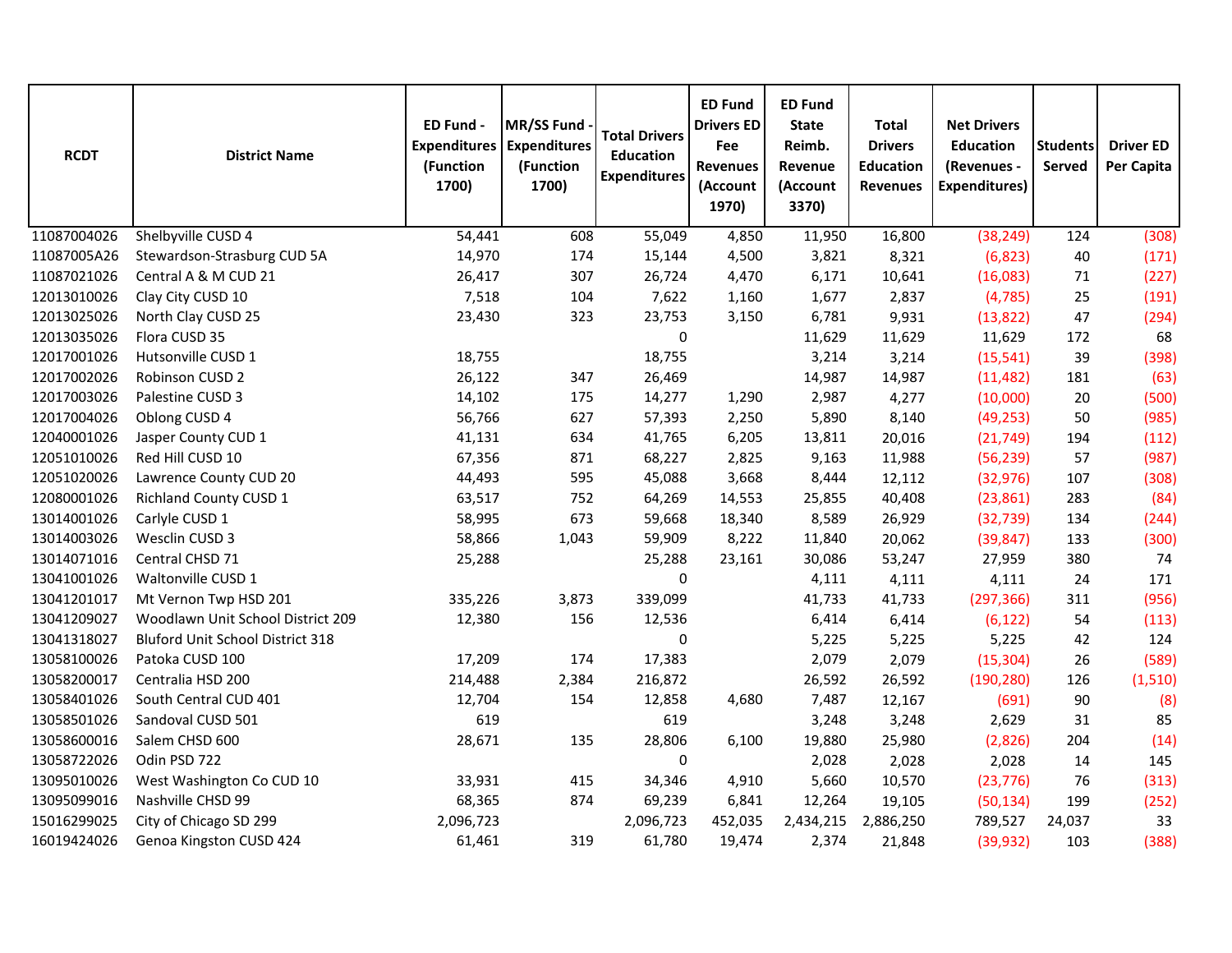| <b>RCDT</b> | <b>District Name</b>       | ED Fund -<br><b>Expenditures</b><br>(Function<br>1700) | MR/SS Fund<br><b>Expenditures</b><br>(Function<br>1700) | <b>Total Drivers</b><br><b>Education</b><br><b>Expenditures</b> | <b>ED Fund</b><br><b>Drivers ED</b><br>Fee<br><b>Revenues</b><br>(Account<br>1970) | <b>ED Fund</b><br><b>State</b><br>Reimb.<br>Revenue<br>(Account<br>3370) | <b>Total</b><br><b>Drivers</b><br><b>Education</b><br><b>Revenues</b> | <b>Net Drivers</b><br><b>Education</b><br>(Revenues -<br><b>Expenditures)</b> | <b>Students</b><br>Served | <b>Driver ED</b><br>Per Capita |
|-------------|----------------------------|--------------------------------------------------------|---------------------------------------------------------|-----------------------------------------------------------------|------------------------------------------------------------------------------------|--------------------------------------------------------------------------|-----------------------------------------------------------------------|-------------------------------------------------------------------------------|---------------------------|--------------------------------|
| 16019425026 | Indian Creek CUSD 425      | 44,662                                                 | 641                                                     | 45,303                                                          | 3,883                                                                              | 4,515                                                                    | 8,398                                                                 | (36,905)                                                                      | 75                        | (492)                          |
| 16019426026 | Hiawatha CUSD 426          | 2,262                                                  | 16                                                      | 2,278                                                           |                                                                                    | 1,959                                                                    | 1,959                                                                 | (319)                                                                         | 14                        | (23)                           |
| 16019427026 | Sycamore CUSD 427          | 230,263                                                | 2,847                                                   | 233,110                                                         | 40,538                                                                             | 37,473                                                                   | 78,011                                                                | (155,099)                                                                     | 185                       | (838)                          |
| 16019428026 | DeKalb CUSD 428            | 277,910                                                | 2,674                                                   | 280,584                                                         | 13,730                                                                             | 75,601                                                                   | 89,331                                                                | (191, 253)                                                                    | 497                       | (385)                          |
| 16019429026 | Hinckley Big Rock CUSD 429 |                                                        |                                                         | 0                                                               | 6,316                                                                              | 5,754                                                                    | 12,070                                                                | 12,070                                                                        | 46                        | 262                            |
| 16019430026 | Sandwich CUSD 430          | 417                                                    | 4                                                       | 421                                                             | 18,255                                                                             | 11,312                                                                   | 29,567                                                                | 29,146                                                                        | 97                        | 300                            |
| 16019432026 | Somonauk CUSD 432          | 65,151                                                 | 561                                                     | 65,712                                                          | 8,854                                                                              | 9,509                                                                    | 18,363                                                                | (47, 349)                                                                     | 85                        | (557)                          |
| 17020015026 | Clinton CUSD 15            | 107,417                                                | 1,256                                                   | 108,673                                                         | 9,320                                                                              | 17,245                                                                   | 26,565                                                                | (82, 108)                                                                     | 191                       | (430)                          |
| 17020018026 | Blue Ridge CUSD 18         | 56,989                                                 | 619                                                     | 57,608                                                          | 3,635                                                                              | 7,484                                                                    | 11,119                                                                | (46, 489)                                                                     | 80                        | (581)                          |
| 17053005026 | Woodland CUSD 5            |                                                        |                                                         | 0                                                               |                                                                                    | 4,422                                                                    | 4,422                                                                 | 4,422                                                                         | 42                        | 105                            |
| 17053006J26 | Tri Point CUSD 6-J         | 5,592                                                  |                                                         | 5,592                                                           |                                                                                    | 3,553                                                                    | 3,553                                                                 | (2,039)                                                                       | 28                        | (73)                           |
| 17053008026 | Prairie Central CUSD 8     |                                                        |                                                         | 0                                                               | 18,427                                                                             | 17,482                                                                   | 35,909                                                                | 35,909                                                                        | 119                       | 302                            |
| 17053074027 | Flanagan-Cornell Dist 74   |                                                        |                                                         | 0                                                               | 3,450                                                                              | 3,378                                                                    | 6,828                                                                 | 6,828                                                                         | 38                        | 180                            |
| 17053090017 | Pontiac Twp HSD 90         | 133,617                                                | 1,766                                                   | 135,383                                                         | 22,271                                                                             | 21,491                                                                   | 43,762                                                                | (91, 621)                                                                     | 300                       | (305)                          |
| 17053230017 | Dwight Twp HSD 230         |                                                        |                                                         | $\pmb{0}$                                                       |                                                                                    | 7,882                                                                    | 7,882                                                                 | 7,882                                                                         | 70                        | 113                            |
| 17054021026 | Hartsburg Emden CUSD 21    | 12,932                                                 | 121                                                     | 13,053                                                          | 450                                                                                | 2,458                                                                    | 2,908                                                                 | (10, 145)                                                                     | 21                        | (483)                          |
| 17054023026 | Mt Pulaski CUSD 23         | 55,076                                                 | 560                                                     | 55,636                                                          | 1,890                                                                              | 5,152                                                                    | 7,042                                                                 | (48, 594)                                                                     | 42                        | (1, 157)                       |
| 17054404016 | Lincoln CHSD 404           | 183,591                                                | 2,287                                                   | 185,878                                                         | 18,564                                                                             | 25,404                                                                   | 43,968                                                                | (141, 910)                                                                    | 249                       | (570)                          |
| 17064002026 | LeRoy CUSD 2               | 69,730                                                 | 861                                                     | 70,591                                                          | 1,950                                                                              | 7,810                                                                    | 9,760                                                                 | (60, 831)                                                                     | 91                        | (668)                          |
| 17064003026 | Tri Valley CUSD 3          | 31,801                                                 | 444                                                     | 32,245                                                          | 11,175                                                                             | 8,625                                                                    | 19,800                                                                | (12, 445)                                                                     | 71                        | (175)                          |
| 17064004026 | Heyworth CUSD 4            | 48,455                                                 | 618                                                     | 49,073                                                          | 11,470                                                                             | 6,003                                                                    | 17,473                                                                | (31,600)                                                                      | 90                        | (351)                          |
| 17064005026 | McLean County USD 5        | 13,323                                                 | 183                                                     | 13,506                                                          | 65,376                                                                             | 38,169                                                                   | 103,545                                                               | 90,039                                                                        | 655                       | 137                            |
| 17064007026 | Lexington CUSD 7           | 21,549                                                 | 274                                                     | 21,823                                                          | 7,245                                                                              | 4,038                                                                    | 11,283                                                                | (10, 540)                                                                     | 34                        | (310)                          |
| 17064016026 | Olympia CUSD 16            | 20,461                                                 | 208                                                     | 20,669                                                          | 8,904                                                                              | 9,040                                                                    | 17,944                                                                | (2, 725)                                                                      | 125                       | (22)                           |
| 17064019026 | Ridgeview CUSD 19          | 58,733                                                 | 746                                                     | 59,479                                                          | 5,250                                                                              | 5,223                                                                    | 10,473                                                                | (49,006)                                                                      | 44                        | (1, 114)                       |
| 17064087025 | <b>Bloomington SD 87</b>   | 76,212                                                 | 506                                                     | 76,718                                                          | 1,750                                                                              | 6,457                                                                    | 8,207                                                                 | (68, 511)                                                                     | 39                        | (1,757)                        |
| 19022086017 | Hinsdale Twp HSD 86        | 45,138                                                 | 2,426                                                   | 47,564                                                          | 276,599                                                                            | 58,213                                                                   | 334,812                                                               | 287,248                                                                       | 444                       | 647                            |
| 19022087017 | Glenbard Twp HSD 87        |                                                        |                                                         | 0                                                               | 313,080                                                                            | 189,203                                                                  | 502,283                                                               | 502,283                                                                       | 1,699                     | 296                            |
| 19022088016 | DuPage HSD 88              | 212,099                                                | 9,655                                                   | 221,754                                                         | 61,572                                                                             | 95,644                                                                   | 157,216                                                               | (64, 538)                                                                     | 1,242                     | (52)                           |
| 19022094016 | CHSD 94                    | 216,968                                                | 2,443                                                   | 219,411                                                         |                                                                                    | 50,856                                                                   | 50,856                                                                | (168, 555)                                                                    | 363                       | (464)                          |
| 19022099016 | CHSD 99                    | 991,298                                                | 12,233                                                  | 1,003,531                                                       | 54,612                                                                             | 102,206                                                                  | 156,818                                                               | (846, 713)                                                                    | 830                       | (1,020)                        |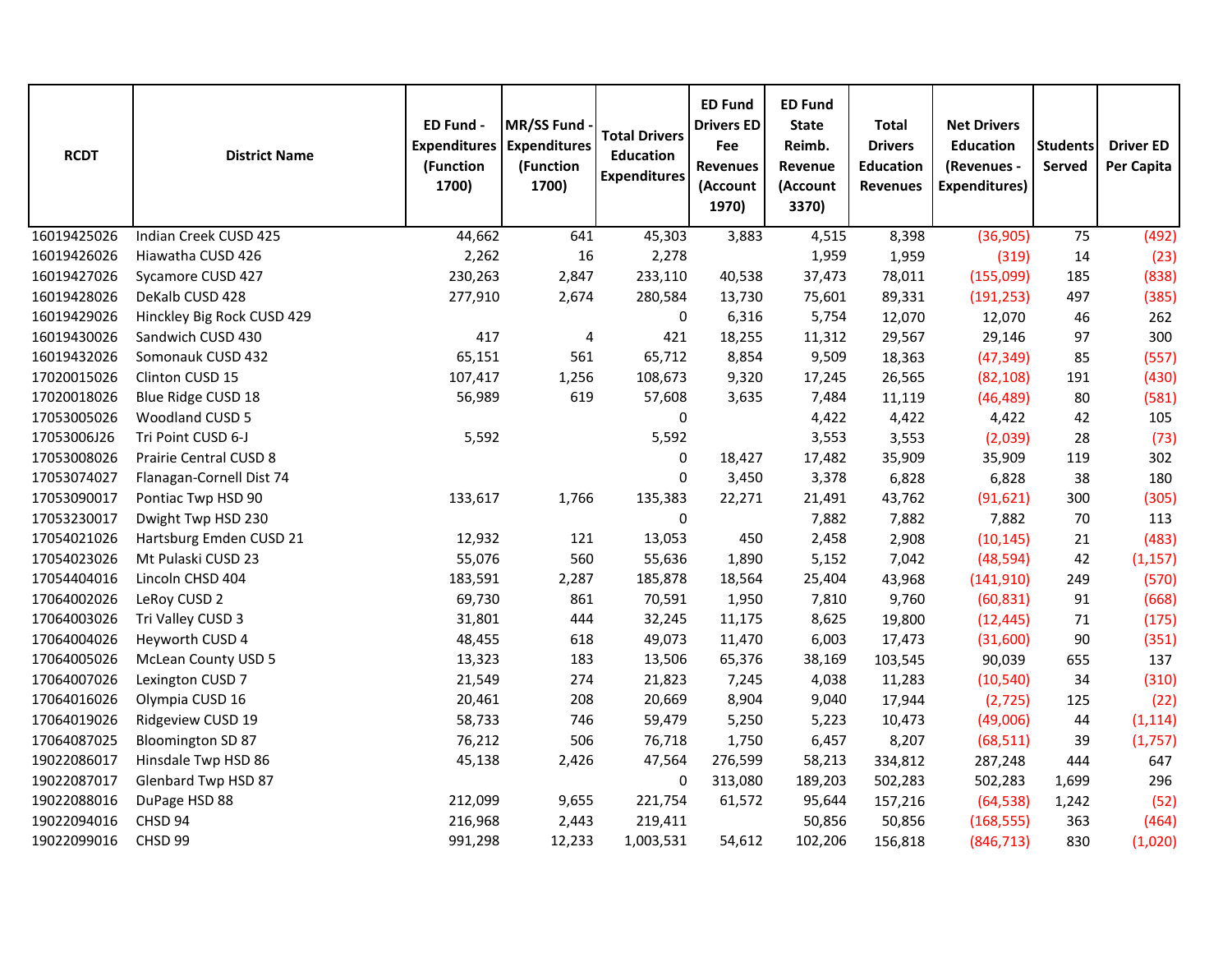| <b>RCDT</b> | <b>District Name</b>             | ED Fund -<br><b>Expenditures</b><br>(Function<br>1700) | <b>MR/SS Fund</b><br><b>Expenditures</b><br>(Function<br>1700) | <b>Total Drivers</b><br><b>Education</b><br><b>Expenditures</b> | <b>ED Fund</b><br><b>Drivers ED</b><br>Fee<br><b>Revenues</b><br>(Account<br>1970) | <b>ED Fund</b><br><b>State</b><br>Reimb.<br>Revenue<br>(Account<br>3370) | <b>Total</b><br><b>Drivers</b><br><b>Education</b><br><b>Revenues</b> | <b>Net Drivers</b><br><b>Education</b><br>(Revenues -<br><b>Expenditures)</b> | <b>Students</b><br>Served | <b>Driver ED</b><br>Per Capita |
|-------------|----------------------------------|--------------------------------------------------------|----------------------------------------------------------------|-----------------------------------------------------------------|------------------------------------------------------------------------------------|--------------------------------------------------------------------------|-----------------------------------------------------------------------|-------------------------------------------------------------------------------|---------------------------|--------------------------------|
| 19022100016 | Fenton CHSD 100                  | 132,130                                                | 1,763                                                          | 133,893                                                         | 13,150                                                                             | 32,353                                                                   | 45,503                                                                | (88, 390)                                                                     | 432                       | (205)                          |
| 19022108016 | Lake Park CHSD 108               | 219,330                                                | 2,385                                                          | 221,715                                                         | 78,449                                                                             | 63,719                                                                   | 142,168                                                               | (79, 547)                                                                     | 457                       | (174)                          |
| 19022200026 | <b>CUSD 200</b>                  | 418,076                                                | 5,083                                                          | 423,159                                                         | 89,294                                                                             | 73,148                                                                   | 162,442                                                               | (260, 717)                                                                    | 553                       | (471)                          |
| 19022201026 | <b>CUSD 201</b>                  | 114,932                                                | 1,595                                                          | 116,527                                                         | 13,100                                                                             | 12,670                                                                   | 25,770                                                                | (90, 757)                                                                     | 94                        | (966)                          |
| 19022202026 | Lisle CUSD 202                   | 106,876                                                | 1,112                                                          | 107,988                                                         | 14,994                                                                             | 20,274                                                                   | 35,268                                                                | (72, 720)                                                                     | 109                       | (667)                          |
| 19022203026 | Naperville CUSD 203              |                                                        |                                                                | 0                                                               |                                                                                    | 90,942                                                                   | 90,942                                                                | 90,942                                                                        | 685                       | 133                            |
| 19022204026 | Indian Prairie CUSD 204          | 1,191,621                                              | 14,370                                                         | 1,205,991                                                       | 16,777                                                                             | 98,296                                                                   | 115,073                                                               | (1,090,918)                                                                   | 760                       | (1, 435)                       |
| 19022205026 | Elmhurst SD 205                  | 160,799                                                | 2,227                                                          | 163,026                                                         | 81,235                                                                             | 35,771                                                                   | 117,006                                                               | (46, 020)                                                                     | 432                       | (107)                          |
| 20024001026 | <b>Edwards County CUSD 1</b>     | 61,477                                                 | 713                                                            | 62,190                                                          | 4,800                                                                              | 10,005                                                                   | 14,805                                                                | (47, 385)                                                                     | 126                       | (376)                          |
| 20030007026 | Gallatin CUSD 7                  | 38,220                                                 | 531                                                            | 38,751                                                          | 1,676                                                                              | 6,803                                                                    | 8,479                                                                 | (30, 272)                                                                     | 60                        | (505)                          |
| 20033010026 | Hamilton Co CUSD 10              |                                                        |                                                                | $\pmb{0}$                                                       | 7,600                                                                              | 12,417                                                                   | 20,017                                                                | 20,017                                                                        | 133                       | 151                            |
| 20035001026 | Hardin County CUSD 1             | 32,142                                                 | 340                                                            | 32,482                                                          | 140                                                                                | 5,920                                                                    | 6,060                                                                 | (26, 422)                                                                     | 62                        | (426)                          |
| 20076001026 | Pope Co CUD 1                    | 50,290                                                 | 654                                                            | 50,944                                                          | 1,875                                                                              | 5,087                                                                    | 6,962                                                                 | (43, 982)                                                                     | 52                        | (846)                          |
| 20083001026 | Galatia CUSD 1                   | 37,723                                                 | 488                                                            | 38,211                                                          | 1,350                                                                              | 3,501                                                                    | 4,851                                                                 | (33, 360)                                                                     | 73                        | (457)                          |
| 20083002026 | Carrier Mills-Stonefort CUSD 2   | 76,454                                                 | 832                                                            | 77,286                                                          | 80                                                                                 | 4,059                                                                    | 4,139                                                                 | (73, 147)                                                                     | 25                        | (2,926)                        |
| 20083003026 | Harrisburg CUSD 3                |                                                        |                                                                | 0                                                               | 5,700                                                                              | 18,388                                                                   | 24,088                                                                | 24,088                                                                        | 167                       | 144                            |
| 20083004026 | Eldorado CUSD 4                  | 61,877                                                 | 578                                                            | 62,455                                                          | 1,100                                                                              | 10,025                                                                   | 11,125                                                                | (51, 330)                                                                     | 124                       | (414)                          |
| 20093348026 | Wabash CUSD 348                  |                                                        |                                                                | 0                                                               | 600                                                                                | 19,268                                                                   | 19,868                                                                | 19,868                                                                        | 203                       | 98                             |
| 20096100026 | Wayne City CUSD 100              | 18,392                                                 | 194                                                            | 18,586                                                          |                                                                                    | 4,878                                                                    | 4,878                                                                 | (13,708)                                                                      | 68                        | (202)                          |
| 20096200026 | North Wayne CUSD 200             | 21,534                                                 | 286                                                            | 21,820                                                          | 1,370                                                                              | 4,100                                                                    | 5,470                                                                 | (16, 350)                                                                     | 39                        | (419)                          |
| 20096225016 | Fairfield Comm H S Dist 225      |                                                        |                                                                | 0                                                               |                                                                                    | 12,797                                                                   | 12,797                                                                | 12,797                                                                        | 170                       | 75                             |
| 20097001026 | Grayville CUSD 1                 | 6,960                                                  | 81                                                             | 7,041                                                           | 1,430                                                                              | 1,258                                                                    | 2,688                                                                 | (4, 353)                                                                      | 25                        | (174)                          |
| 20097003026 | Norris City-Omaha-Enfield CUSD 3 |                                                        |                                                                | 0                                                               | 600                                                                                | 5,778                                                                    | 6,378                                                                 | 6,378                                                                         | 80                        | 80                             |
| 20097005026 | Carmi-White County CUSD 5        | 92,139                                                 | 1,082                                                          | 93,221                                                          | 4,228                                                                              | 11,080                                                                   | 15,308                                                                | (77, 913)                                                                     | 137                       | (569)                          |
| 21028099026 | Christopher USD 99               |                                                        |                                                                | 0                                                               |                                                                                    | 5,814                                                                    | 5,814                                                                 | 5,814                                                                         | 95                        | 61                             |
| 21028103013 | Benton Cons HSD 103              | 139,267                                                | 1,110                                                          | 140,377                                                         | 5,386                                                                              | 17,751                                                                   | 23,137                                                                | (117, 240)                                                                    | 203                       | (578)                          |
| 21028168026 | Frankfort CUSD 168               | 180,316                                                | 1,903                                                          | 182,219                                                         | 1,700                                                                              | 14,596                                                                   | 16,296                                                                | (165, 923)                                                                    | 131                       | (1, 267)                       |
| 21028174026 | Thompsonville CUSD 174           | 19,328                                                 |                                                                | 19,328                                                          | 650                                                                                | 3,153                                                                    | 3,803                                                                 | (15, 525)                                                                     | 26                        | (597)                          |
| 21028188026 | Zeigler-Royalton CUSD 188        |                                                        |                                                                | 0                                                               |                                                                                    | 6,731                                                                    | 6,731                                                                 | 6,731                                                                         | 76                        | 89                             |
| 21028196026 | Sesser-Valier CUSD 196           | 64,186                                                 | 641                                                            | 64,827                                                          | 875                                                                                | 5,941                                                                    | 6,816                                                                 | (58, 011)                                                                     | 83                        | (699)                          |
| 21044001026 | Goreville CUD 1                  | 63,677                                                 | 846                                                            | 64,523                                                          |                                                                                    | 4,899                                                                    | 4,899                                                                 | (59, 624)                                                                     | 50                        | (1, 192)                       |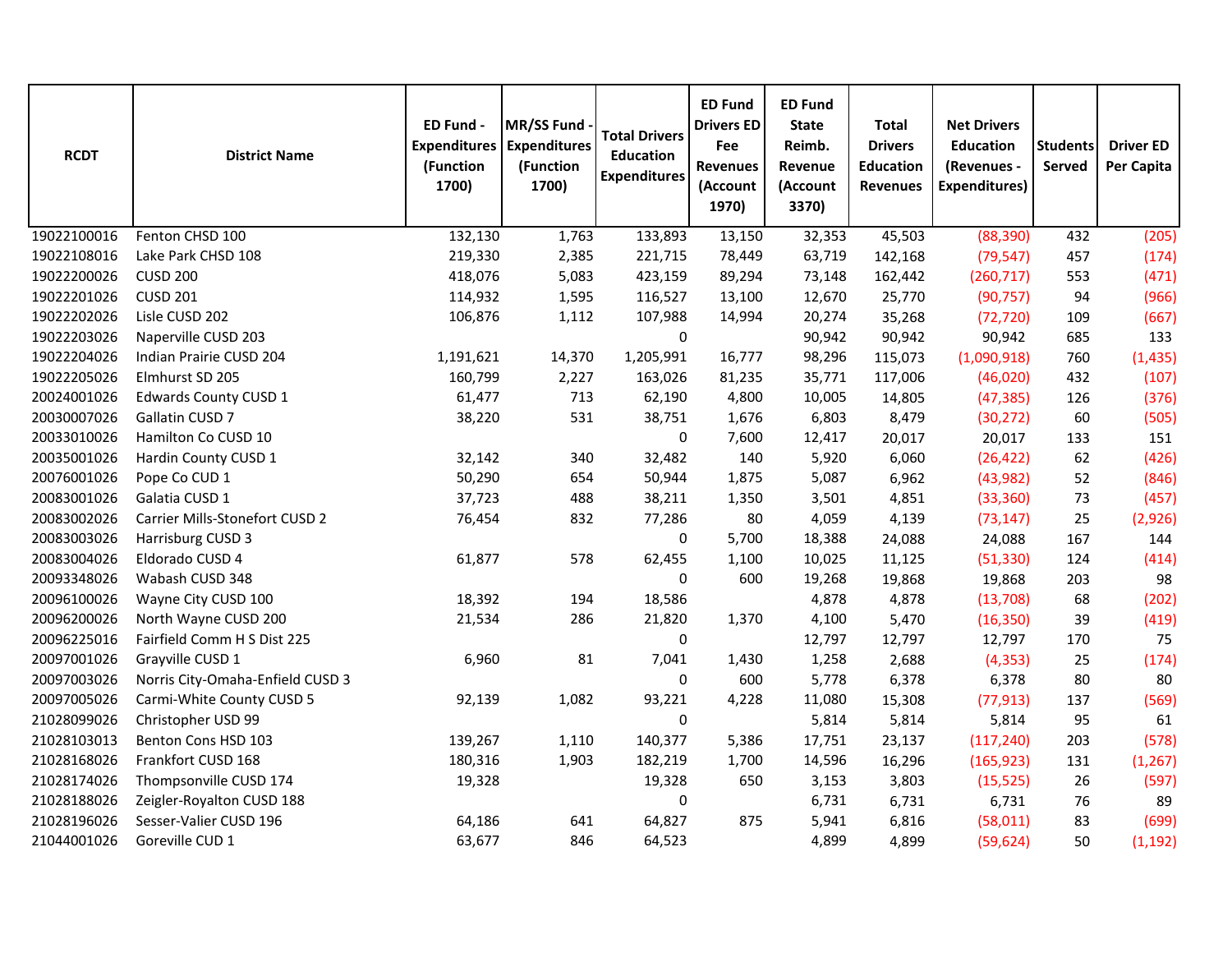| <b>RCDT</b> | <b>District Name</b>            | ED Fund -<br><b>Expenditures</b><br>(Function<br>1700) | MR/SS Fund<br><b>Expenditures</b><br>(Function<br>1700) | <b>Total Drivers</b><br><b>Education</b><br><b>Expenditures</b> | <b>ED Fund</b><br><b>Drivers ED</b><br>Fee<br><b>Revenues</b><br>(Account<br>1970) | <b>ED Fund</b><br><b>State</b><br>Reimb.<br>Revenue<br>(Account<br>3370) | <b>Total</b><br><b>Drivers</b><br><b>Education</b><br><b>Revenues</b> | <b>Net Drivers</b><br><b>Education</b><br>(Revenues -<br><b>Expenditures)</b> | <b>Students</b><br>Served | <b>Driver ED</b><br>Per Capita |
|-------------|---------------------------------|--------------------------------------------------------|---------------------------------------------------------|-----------------------------------------------------------------|------------------------------------------------------------------------------------|--------------------------------------------------------------------------|-----------------------------------------------------------------------|-------------------------------------------------------------------------------|---------------------------|--------------------------------|
| 21044133017 | Vienna HSD 133                  | 56,667                                                 | 560                                                     | 57,227                                                          | 7,860                                                                              | 12,067                                                                   | 19,927                                                                | (37, 300)                                                                     | 157                       | (238)                          |
| 21061001026 | Massac UD 1                     |                                                        |                                                         | $\mathbf 0$                                                     |                                                                                    | 19,061                                                                   | 19,061                                                                | 19,061                                                                        | 257                       | 74                             |
| 21061038026 | Joppa-Maple Grove UD 38         | 22,348                                                 | 331                                                     | 22,679                                                          |                                                                                    | 2,808                                                                    | 2,808                                                                 | (19, 871)                                                                     | 20                        | (994)                          |
| 21100001026 | Johnston City CUSD 1            | 89,575                                                 | 945                                                     | 90,520                                                          | 10,620                                                                             | 11,187                                                                   | 21,807                                                                | (68, 713)                                                                     | 96                        | (716)                          |
| 21100002026 | Marion CUSD 2                   |                                                        |                                                         | $\pmb{0}$                                                       | 8,175                                                                              | 39,414                                                                   | 47,589                                                                | 47,589                                                                        | 220                       | 216                            |
| 21100003026 | Crab Orchard CUSD 3             |                                                        |                                                         | 0                                                               | 900                                                                                | 5,015                                                                    | 5,915                                                                 | 5,915                                                                         | 48                        | 123                            |
| 21100004026 | Herrin CUSD 4                   |                                                        |                                                         | $\mathbf 0$                                                     | 13,737                                                                             | 28,506                                                                   | 42,243                                                                | 42,243                                                                        | 139                       | 304                            |
| 21100005026 | Carterville CUSD 5              | 159,703                                                | 1,662                                                   | 161,365                                                         | 11,395                                                                             | 18,943                                                                   | 30,338                                                                | (131, 027)                                                                    | 347                       | (378)                          |
| 24032001026 | Coal City CUSD 1                |                                                        |                                                         | $\mathbf 0$                                                     | 12,203                                                                             | 22,444                                                                   | 34,647                                                                | 34,647                                                                        | 139                       | 249                            |
| 24032073017 | Gardner S Wilmington Twp HSD 73 | 78,957                                                 | 609                                                     | 79,566                                                          | 4,515                                                                              | 7,831                                                                    | 12,346                                                                | (67, 220)                                                                     | 59                        | (1, 139)                       |
| 24032101016 | Morris CHSD 101                 | 4,309                                                  |                                                         | 4,309                                                           | 17,126                                                                             | 28,064                                                                   | 45,190                                                                | 40,881                                                                        | 289                       | 141                            |
| 24032111016 | Minooka CHSD 111                | 841,538                                                | 9,174                                                   | 850,712                                                         | 40,225                                                                             | 67,846                                                                   | 108,071                                                               | (742, 641)                                                                    | 407                       | (1,825)                        |
| 24047018016 | Newark CHSD 18                  | 40,849                                                 | 380                                                     | 41,229                                                          | 5,335                                                                              | 4,626                                                                    | 9,961                                                                 | (31, 268)                                                                     | 44                        | (711)                          |
| 24047088026 | Plano CUSD 88                   | 117,628                                                | 1,494                                                   | 119,122                                                         | 11,770                                                                             | 15,717                                                                   | 27,487                                                                | (91, 635)                                                                     | 198                       | (463)                          |
| 24047115026 | Yorkville CUSD 115              | 19,537                                                 |                                                         | 19,537                                                          |                                                                                    | 34,446                                                                   | 34,446                                                                | 14,909                                                                        | 373                       | 40                             |
| 24047308026 | <b>CUSD 308</b>                 | 646,767                                                | 7,336                                                   | 654,103                                                         | 180,527                                                                            | 131,294                                                                  | 311,821                                                               | (342, 282)                                                                    | 863                       | (397)                          |
| 26029001026 | Astoria CUSD 1                  | 868                                                    |                                                         | 868                                                             | 650                                                                                | 2,907                                                                    | 3,557                                                                 | 2,689                                                                         | 40                        | 67                             |
| 26029002026 | VITCUSD <sub>2</sub>            |                                                        |                                                         | 0                                                               |                                                                                    | 3,571                                                                    | 3,571                                                                 | 3,571                                                                         | 27                        | 132                            |
| 26029003026 | <b>CUSD 3 Fulton County</b>     | 18,413                                                 |                                                         | 18,413                                                          |                                                                                    | 4,534                                                                    | 4,534                                                                 | (13, 879)                                                                     | 53                        | (262)                          |
| 26029004026 | Spoon River Valley CUSD 4       | 13,098                                                 | 148                                                     | 13,246                                                          | 500                                                                                | 3,662                                                                    | 4,162                                                                 | (9,084)                                                                       | 26                        | (349)                          |
| 26029066025 | Canton Union SD 66              | 97,950                                                 | 722                                                     | 98,672                                                          | 9,950                                                                              | 19,603                                                                   | 29,553                                                                | (69, 119)                                                                     | 324                       | (213)                          |
| 26029097026 | Lewistown CUSD 97               | 18,577                                                 | 51                                                      | 18,628                                                          | 5,100                                                                              | 4,925                                                                    | 10,025                                                                | (8,603)                                                                       | 75                        | (115)                          |
| 26034307016 | Illini West H S Dist 307        | 64,942                                                 | 687                                                     | 65,629                                                          | 3,400                                                                              | 9,665                                                                    | 13,065                                                                | (52, 564)                                                                     | 115                       | (457)                          |
| 26034316026 | Warsaw CUSD 316                 | 76,894                                                 | 873                                                     | 77,767                                                          | 10,096                                                                             | 4,132                                                                    | 14,228                                                                | (63, 539)                                                                     | 96                        | (662)                          |
| 26034328024 | Hamilton CCSD 328               | 43,550                                                 | 524                                                     | 44,074                                                          | 1,200                                                                              | 5,351                                                                    | 6,551                                                                 | (37, 523)                                                                     | 50                        | (750)                          |
| 26034337026 | Southeastern CUSD 337           | 12,912                                                 | 168                                                     | 13,080                                                          | 400                                                                                | 5,051                                                                    | 5,451                                                                 | (7,629)                                                                       | 58                        | (132)                          |
| 26062103026 | West Prairie CUSD 103           | 1,443                                                  | 17                                                      | 1,460                                                           | 1,597                                                                              | 6,538                                                                    | 8,135                                                                 | 6,675                                                                         | 44                        | 152                            |
| 26062170026 | Bushnell Prairie City CUSD 170  | 19,935                                                 | 258                                                     | 20,193                                                          | 9,540                                                                              | 5,391                                                                    | 14,931                                                                | (5, 262)                                                                      | 103                       | (51)                           |
| 26062185026 | Macomb CUSD 185                 | 73,672                                                 | 808                                                     | 74,480                                                          | 12,865                                                                             | 20,129                                                                   | 32,994                                                                | (41, 486)                                                                     | 266                       | (156)                          |
| 26085005026 | Schuyler-Industry CUSD 5        | 23,473                                                 | 347                                                     | 23,820                                                          | 4,050                                                                              | 11,631                                                                   | 15,681                                                                | (8, 139)                                                                      | 123                       | (66)                           |
| 28006103022 | DePue USD 103                   | 5,568                                                  | 65                                                      | 5,633                                                           |                                                                                    | 4,120                                                                    | 4,120                                                                 | (1, 513)                                                                      | 38                        | (40)                           |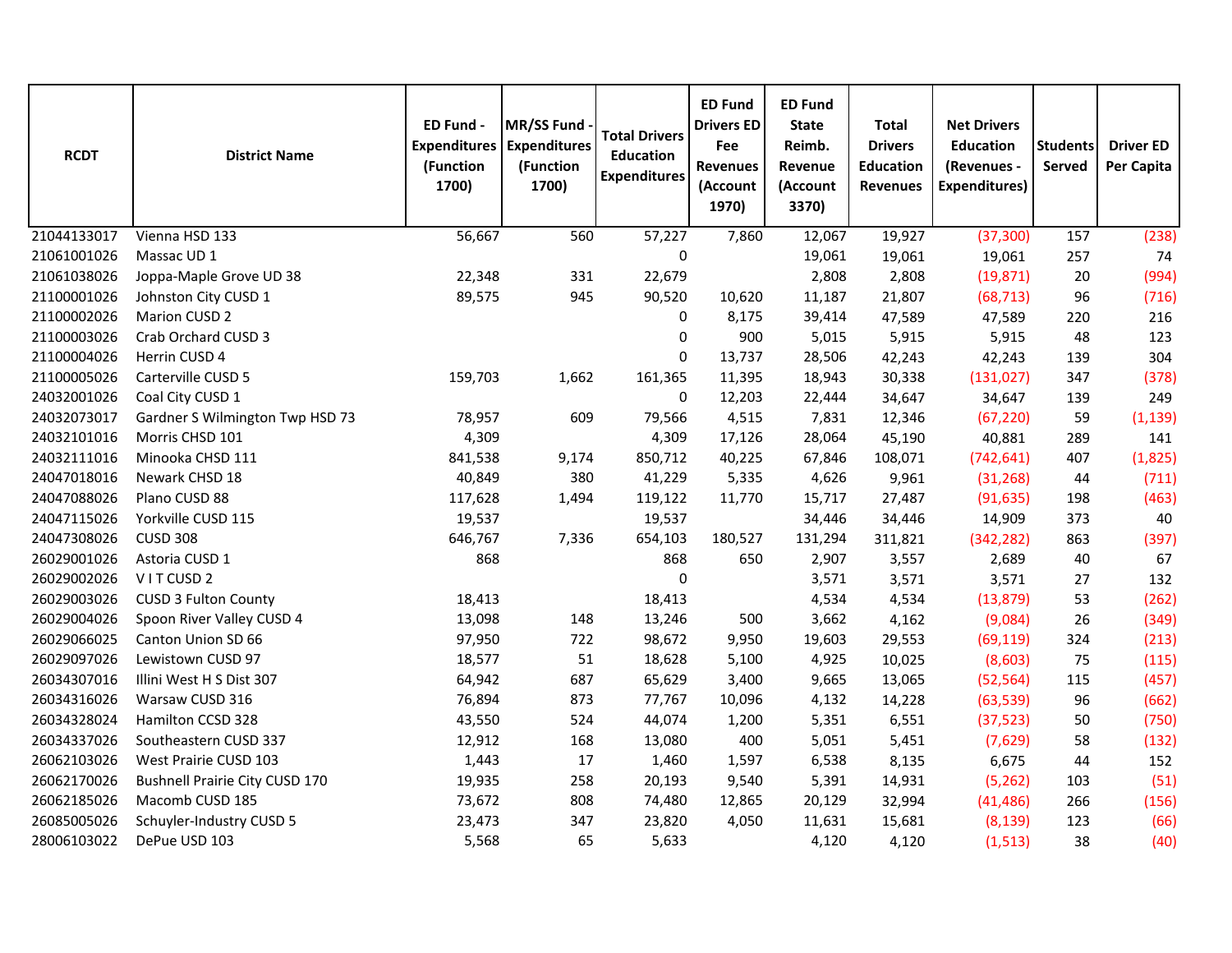| <b>RCDT</b> | <b>District Name</b>          | ED Fund -<br><b>Expenditures</b><br>(Function<br>1700) | MR/SS Fund<br><b>Expenditures</b><br>(Function<br>1700) | <b>Total Drivers</b><br><b>Education</b><br><b>Expenditures</b> | <b>ED Fund</b><br><b>Drivers ED</b><br>Fee<br><b>Revenues</b><br>(Account<br>1970) | <b>ED Fund</b><br><b>State</b><br>Reimb.<br>Revenue<br>(Account<br>3370) | <b>Total</b><br><b>Drivers</b><br><b>Education</b><br><b>Revenues</b> | <b>Net Drivers</b><br><b>Education</b><br>(Revenues -<br><b>Expenditures)</b> | <b>Students</b><br>Served | <b>Driver ED</b><br>Per Capita |
|-------------|-------------------------------|--------------------------------------------------------|---------------------------------------------------------|-----------------------------------------------------------------|------------------------------------------------------------------------------------|--------------------------------------------------------------------------|-----------------------------------------------------------------------|-------------------------------------------------------------------------------|---------------------------|--------------------------------|
| 28006303026 | La Moille CUSD 303            | 9,698                                                  | 109                                                     | 9,807                                                           | 700                                                                                | 1,985                                                                    | 2,685                                                                 | (7, 122)                                                                      | 19                        | (375)                          |
| 28006340026 | <b>Bureau Valley CUSD 340</b> | 71,118                                                 | 1,099                                                   | 72,217                                                          | 7,138                                                                              | 10,282                                                                   | 17,420                                                                | (54, 797)                                                                     | 85                        | (645)                          |
| 28006500015 | Princeton HSD 500             | 125,220                                                | 1,438                                                   | 126,658                                                         | 3,395                                                                              | 16,823                                                                   | 20,218                                                                | (106, 440)                                                                    | 114                       | (934)                          |
| 28006502017 | Hall HSD 502                  | 101,688                                                | 984                                                     | 102,672                                                         | 25,823                                                                             | 17,171                                                                   | 42,994                                                                | (59, 678)                                                                     | 111                       | (538)                          |
| 28006505016 | Ohio CHSD 505                 | 3,857                                                  | 41                                                      | 3,898                                                           | 2,060                                                                              | 1,933                                                                    | 3,993                                                                 | 95                                                                            | 15                        | 6                              |
| 28037223026 | Orion CUSD 223                | 39,918                                                 | 151                                                     | 40,069                                                          | 3,575                                                                              | 10,993                                                                   | 14,568                                                                | (25, 501)                                                                     | 148                       | (172)                          |
| 28037224026 | Galva CUSD 224                | 30,648                                                 | 332                                                     | 30,980                                                          | 1,900                                                                              | 4,561                                                                    | 6,461                                                                 | (24, 519)                                                                     | 26                        | (943)                          |
| 28037225026 | AlWood CUSD 225               | 33,704                                                 | 357                                                     | 34,061                                                          | 1,450                                                                              | 4,404                                                                    | 5,854                                                                 | (28, 207)                                                                     | 27                        | (1,045)                        |
| 28037226026 | Annawan CUSD 226              | 16,355                                                 |                                                         | 16,355                                                          | 1,600                                                                              | 4,062                                                                    | 5,662                                                                 | (10, 693)                                                                     | 21                        | (509)                          |
| 28037227026 | Cambridge CUSD 227            | 15,663                                                 |                                                         | 15,663                                                          | 1,570                                                                              | 4,245                                                                    | 5,815                                                                 | (9,848)                                                                       | 29                        | (340)                          |
| 28037228026 | Geneseo CUSD 228              | 87,305                                                 | 958                                                     | 88,263                                                          | 24,402                                                                             | 26,793                                                                   | 51,195                                                                | (37,068)                                                                      | 409                       | (91)                           |
| 28037229026 | Kewanee CUSD 229              | 136,530                                                | 1,449                                                   | 137,979                                                         |                                                                                    | 14,398                                                                   | 14,398                                                                | (123, 581)                                                                    | 220                       | (562)                          |
| 28037230026 | Wethersfield CUSD 230         | 22,852                                                 | 327                                                     | 23,179                                                          | 1,453                                                                              | 4,524                                                                    | 5,977                                                                 | (17, 202)                                                                     | 43                        | (400)                          |
| 28088100026 | Stark County CUSD 100         | 17,543                                                 | 224                                                     | 17,767                                                          | 2,822                                                                              | 6,458                                                                    | 9,280                                                                 | (8, 487)                                                                      | 109                       | (78)                           |
| 30002001022 | Cairo USD 1                   | 24,722                                                 | 297                                                     | 25,019                                                          |                                                                                    | 2,511                                                                    | 2,511                                                                 | (22, 508)                                                                     | 41                        | (549)                          |
| 30002005026 | Egyptian CUSD 5               |                                                        |                                                         | 0                                                               |                                                                                    | 4,227                                                                    | 4,227                                                                 | 4,227                                                                         | 42                        | 101                            |
| 30039165016 | Carbondale CHSD 165           | 203,762                                                | 2,144                                                   | 205,906                                                         | 4,890                                                                              | 27,408                                                                   | 32,298                                                                | (173, 608)                                                                    | 309                       | (562)                          |
| 30039176026 | Trico CUSD 176                |                                                        |                                                         | $\mathbf 0$                                                     | 2,450                                                                              | 8,992                                                                    | 11,442                                                                | 11,442                                                                        | 103                       | 111                            |
| 30039186026 | Murphysboro CUSD 186          |                                                        |                                                         | $\Omega$                                                        | 2,800                                                                              | 16,700                                                                   | 19,500                                                                | 19,500                                                                        | 241                       | 81                             |
| 30039196026 | Elverado CUSD 196             | 10,001                                                 | 100                                                     | 10,101                                                          |                                                                                    | 4,873                                                                    | 4,873                                                                 | (5, 228)                                                                      | 33                        | (158)                          |
| 30073101016 | Pinckneyville CHSD 101        | 21,120                                                 | 221                                                     | 21,341                                                          | 3,225                                                                              | 12,951                                                                   | 16,176                                                                | (5, 165)                                                                      | 208                       | (25)                           |
| 30073300026 | Du Quoin CUSD 300             | 121,008                                                | 911                                                     | 121,919                                                         | 5,550                                                                              | 16,359                                                                   | 21,909                                                                | (100, 010)                                                                    | 153                       | (654)                          |
| 30077100026 | Century CUSD 100              | 16,014                                                 | 188                                                     | 16,202                                                          |                                                                                    | 6,229                                                                    | 6,229                                                                 | (9, 973)                                                                      | 31                        | (322)                          |
| 30077101026 | Meridian CUSD 101             |                                                        |                                                         | 0                                                               |                                                                                    | 4,299                                                                    | 4,299                                                                 | 4,299                                                                         | 49                        | 88                             |
| 30091017022 | Cobden SUD 17                 | 24,067                                                 | 257                                                     | 24,324                                                          |                                                                                    | 6,253                                                                    | 6,253                                                                 | (18,071)                                                                      | 68                        | (266)                          |
| 30091066022 | Dongola USD 66                |                                                        |                                                         | $\pmb{0}$                                                       |                                                                                    | 2,593                                                                    | 2,593                                                                 | 2,593                                                                         | 31                        | 84                             |
| 30091081016 | Anna Jonesboro CHSD 81        | 68,960                                                 | 937                                                     | 69,897                                                          | 5,300                                                                              | 16,167                                                                   | 21,467                                                                | (48, 430)                                                                     | 223                       | (217)                          |
| 30091084026 | Shawnee CUSD 84               | 1,513                                                  |                                                         | 1,513                                                           |                                                                                    | 3,050                                                                    | 3,050                                                                 | 1,537                                                                         | 27                        | 57                             |
| 31045046022 | SD U-46                       | 603,674                                                | 6,913                                                   | 610,587                                                         | 79,960                                                                             | 173,401                                                                  | 253,361                                                               | (357, 226)                                                                    | 1,266                     | (282)                          |
| 31045101022 | Batavia USD 101               | 168,323                                                | 1,841                                                   | 170,164                                                         | 38,930                                                                             | 25,574                                                                   | 64,504                                                                | (105, 660)                                                                    | 216                       | (489)                          |
| 31045129022 | Aurora West USD 129           | 422,662                                                | 4,613                                                   | 427,275                                                         |                                                                                    | 80,533                                                                   | 80,533                                                                | (346, 742)                                                                    | 841                       | (412)                          |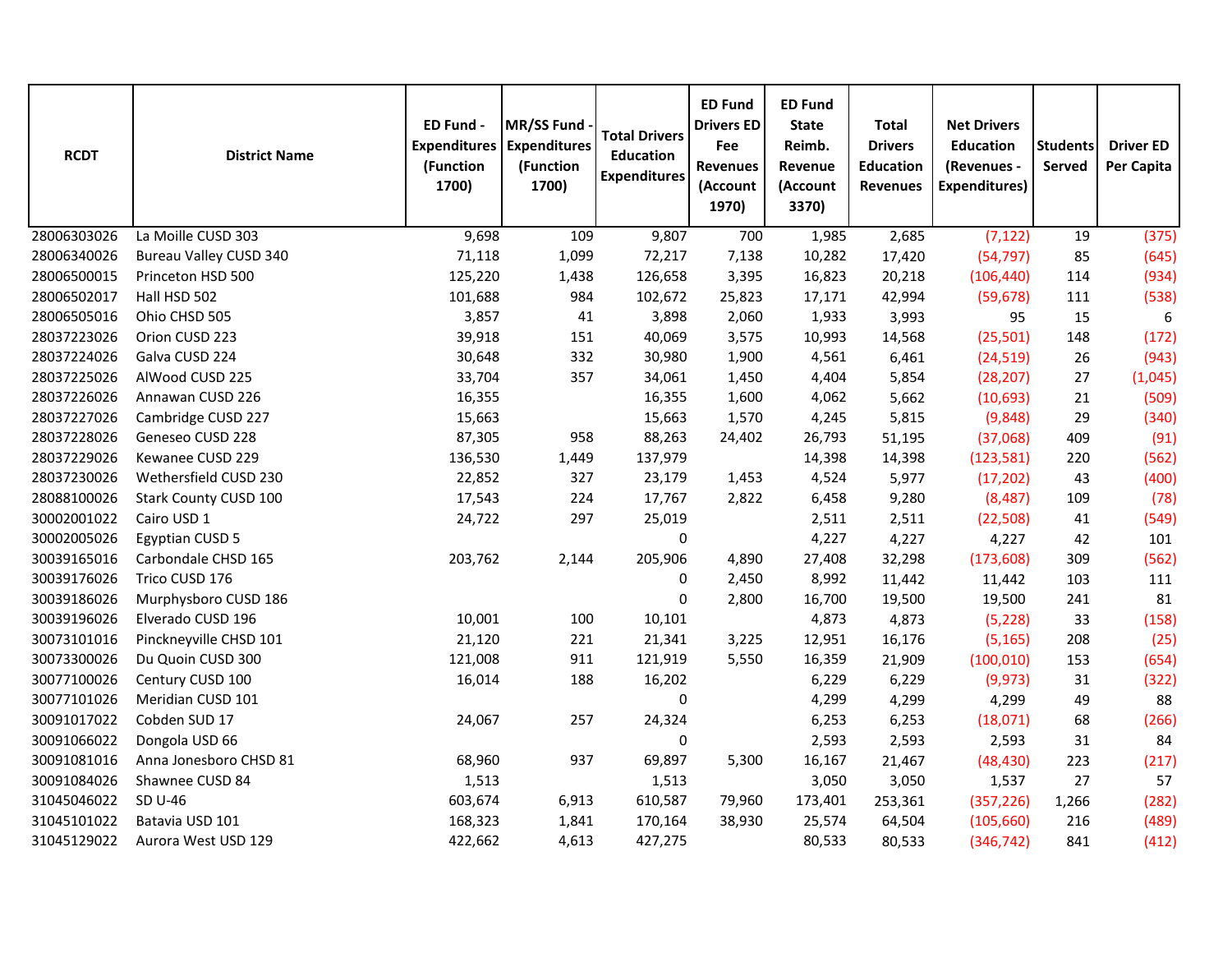| <b>RCDT</b> | <b>District Name</b>                     | ED Fund -<br><b>Expenditures</b><br>(Function<br>1700) | MR/SS Fund<br><b>Expenditures</b><br>(Function<br>1700) | <b>Total Drivers</b><br><b>Education</b><br><b>Expenditures</b> | <b>ED Fund</b><br><b>Drivers ED</b><br>Fee<br><b>Revenues</b><br>(Account<br>1970) | <b>ED Fund</b><br><b>State</b><br>Reimb.<br>Revenue<br>(Account<br>3370) | <b>Total</b><br><b>Drivers</b><br><b>Education</b><br><b>Revenues</b> | <b>Net Drivers</b><br><b>Education</b><br>(Revenues -<br><b>Expenditures)</b> | <b>Students</b><br>Served | <b>Driver ED</b><br>Per Capita |
|-------------|------------------------------------------|--------------------------------------------------------|---------------------------------------------------------|-----------------------------------------------------------------|------------------------------------------------------------------------------------|--------------------------------------------------------------------------|-----------------------------------------------------------------------|-------------------------------------------------------------------------------|---------------------------|--------------------------------|
| 31045131022 | Aurora East USD 131                      | 417,469                                                | 4,982                                                   | 422,451                                                         |                                                                                    | 102,341                                                                  | 102,341                                                               | (320, 110)                                                                    | 810                       | (395)                          |
| 31045300026 | <b>CUSD 300</b>                          | 301,759                                                | 3,393                                                   | 305,152                                                         |                                                                                    | 96,728                                                                   | 96,728                                                                | (208, 424)                                                                    | 590                       | (353)                          |
| 31045301026 | Central CUSD 301                         | 122,497                                                | 1,054                                                   | 123,551                                                         | 33,025                                                                             | 33,313                                                                   | 66,338                                                                | (57, 213)                                                                     | 301                       | (190)                          |
| 31045302026 | Kaneland CUSD 302                        | 282,370                                                | 2,977                                                   | 285,347                                                         | 40,810                                                                             | 24,910                                                                   | 65,720                                                                | (219, 627)                                                                    | 351                       | (626)                          |
| 31045303026 | St Charles CUSD 303                      | 290,792                                                | 3,006                                                   | 293,798                                                         |                                                                                    | 174,632                                                                  | 174,632                                                               | (119, 166)                                                                    | 771                       | (155)                          |
| 31045304026 | Geneva CUSD 304                          |                                                        |                                                         | $\pmb{0}$                                                       |                                                                                    | 5,169                                                                    | 5,169                                                                 | 5,169                                                                         | 66                        | 78                             |
| 32038003026 | Donovan CUSD 3                           | 13,684                                                 | 115                                                     | 13,799                                                          | 975                                                                                | 1,695                                                                    | 2,670                                                                 | (11, 129)                                                                     | 26                        | (428)                          |
| 32038004026 | Central CUSD 4                           | 34,247                                                 |                                                         | 34,247                                                          | 11,812                                                                             | 9,737                                                                    | 21,549                                                                | (12, 698)                                                                     | 144                       | (88)                           |
| 32038006026 | Cissna Park CUSD 6                       | 2,866                                                  |                                                         | 2,866                                                           |                                                                                    | 2,943                                                                    | 2,943                                                                 | 77                                                                            | 32                        | $\overline{2}$                 |
| 32038009026 | Iroquois County CUSD 9                   | 60,195                                                 | 734                                                     | 60,929                                                          | 3,390                                                                              | 8,550                                                                    | 11,940                                                                | (48,989)                                                                      | 57                        | (859)                          |
| 32038010026 | Iroquois West CUSD 10                    | 55,677                                                 | 615                                                     | 56,292                                                          | 4,585                                                                              | 10,244                                                                   | 14,829                                                                | (41, 463)                                                                     | 123                       | (337)                          |
| 32038124026 | Milford Area Public Schools District 124 | 20,612                                                 | 234                                                     | 20,846                                                          |                                                                                    | 5,428                                                                    | 5,428                                                                 | (15, 418)                                                                     | 79                        | (195)                          |
| 32046001026 | Momence CUSD 1                           | 43,229                                                 | 328                                                     | 43,557                                                          | 12,395                                                                             | 8,710                                                                    | 21,105                                                                | (22, 452)                                                                     | 82                        | (274)                          |
| 32046002026 | Herscher CUSD 2                          | 60,373                                                 | 648                                                     | 61,021                                                          | 15,012                                                                             | 17,159                                                                   | 32,171                                                                | (28, 850)                                                                     | 177                       | (163)                          |
| 32046005026 | Manteno CUSD 5                           | 80,953                                                 | 919                                                     | 81,872                                                          | 16,555                                                                             | 19,627                                                                   | 36,182                                                                | (45,690)                                                                      | 122                       | (375)                          |
| 32046006026 | Grant Park CUSD 6                        | 36,118                                                 | 493                                                     | 36,611                                                          | 7,435                                                                              | 2,990                                                                    | 10,425                                                                | (26, 186)                                                                     | 34                        | (770)                          |
| 32046111025 | Kankakee SD 111                          | 237,719                                                | 2,093                                                   | 239,812                                                         | 400                                                                                | 39,207                                                                   | 39,607                                                                | (200, 205)                                                                    | 346                       | (579)                          |
| 32046302016 | St Anne CHSD 302                         | 42,046                                                 | 510                                                     | 42,556                                                          | 2,800                                                                              | 6,176                                                                    | 8,976                                                                 | (33,580)                                                                      | 54                        | (622)                          |
| 32046307016 | Bradley Bourbonnais CHSD 307             | 148,286                                                |                                                         | 148,286                                                         | 41,215                                                                             | 47,080                                                                   | 88,295                                                                | (59,991)                                                                      | 449                       | (134)                          |
| 33036235026 | West Central CUSD 235                    | 27,251                                                 | 358                                                     | 27,609                                                          | 8,052                                                                              | 6,828                                                                    | 14,880                                                                | (12, 729)                                                                     | 110                       | (116)                          |
| 33048202026 | Knoxville CUSD 202                       | 72,064                                                 |                                                         | 72,064                                                          | 4,530                                                                              | 9,136                                                                    | 13,666                                                                | (58, 398)                                                                     | 128                       | (456)                          |
| 33048205026 | Galesburg CUSD 205                       | 89,773                                                 | 1,066                                                   | 90,839                                                          | 43,770                                                                             | 25,431                                                                   | 69,201                                                                | (21, 638)                                                                     | 249                       | (87)                           |
| 33048208026 | ROWVACUSD 208                            | 104,671                                                | 1,419                                                   | 106,090                                                         | 2,325                                                                              | 6,554                                                                    | 8,879                                                                 | (97, 211)                                                                     | 63                        | (1, 543)                       |
| 33048210026 | Williamsfield CUSD 210                   | 36,332                                                 | 427                                                     | 36,759                                                          |                                                                                    | 2,846                                                                    | 2,846                                                                 | (33, 913)                                                                     | 12                        | (2,826)                        |
| 33048276026 | Abingdon-Avon CUSD 276                   | 27,362                                                 | 312                                                     | 27,674                                                          | 3,805                                                                              | 7,960                                                                    | 11,765                                                                | (15,909)                                                                      | 69                        | (231)                          |
| 33066404026 | Mercer County School District 404        | 109,935                                                | 1,128                                                   | 111,063                                                         | 7,500                                                                              | 11,073                                                                   | 18,573                                                                | (92, 490)                                                                     | 97                        | (954)                          |
| 33094238026 | Monmouth-Roseville CUSD 238              | 49,380                                                 | 630                                                     | 50,010                                                          | 2,250                                                                              | 21,927                                                                   | 24,177                                                                | (25, 833)                                                                     | 186                       | (139)                          |
| 33094304026 | United CUSD 304                          | 64,353                                                 | 817                                                     | 65,170                                                          | 4,271                                                                              | 6,855                                                                    | 11,126                                                                | (54, 044)                                                                     | 78                        | (693)                          |
| 34049060026 | Waukegan CUSD 60                         | 150,346                                                | 1,713                                                   | 152,059                                                         |                                                                                    | 49,089                                                                   | 49,089                                                                | (102, 970)                                                                    | 424                       | (243)                          |
| 34049095026 | Lake Zurich CUSD 95                      | 339,279                                                | 4,442                                                   | 343,721                                                         | 44,970                                                                             | 28,270                                                                   | 73,240                                                                | (270, 481)                                                                    | 159                       | (1,701)                        |
| 34049113017 | Twp HSD 113                              | 711,022                                                | 9,958                                                   | 720,980                                                         |                                                                                    | 39,304                                                                   | 39,304                                                                | (681, 676)                                                                    | 290                       | (2, 351)                       |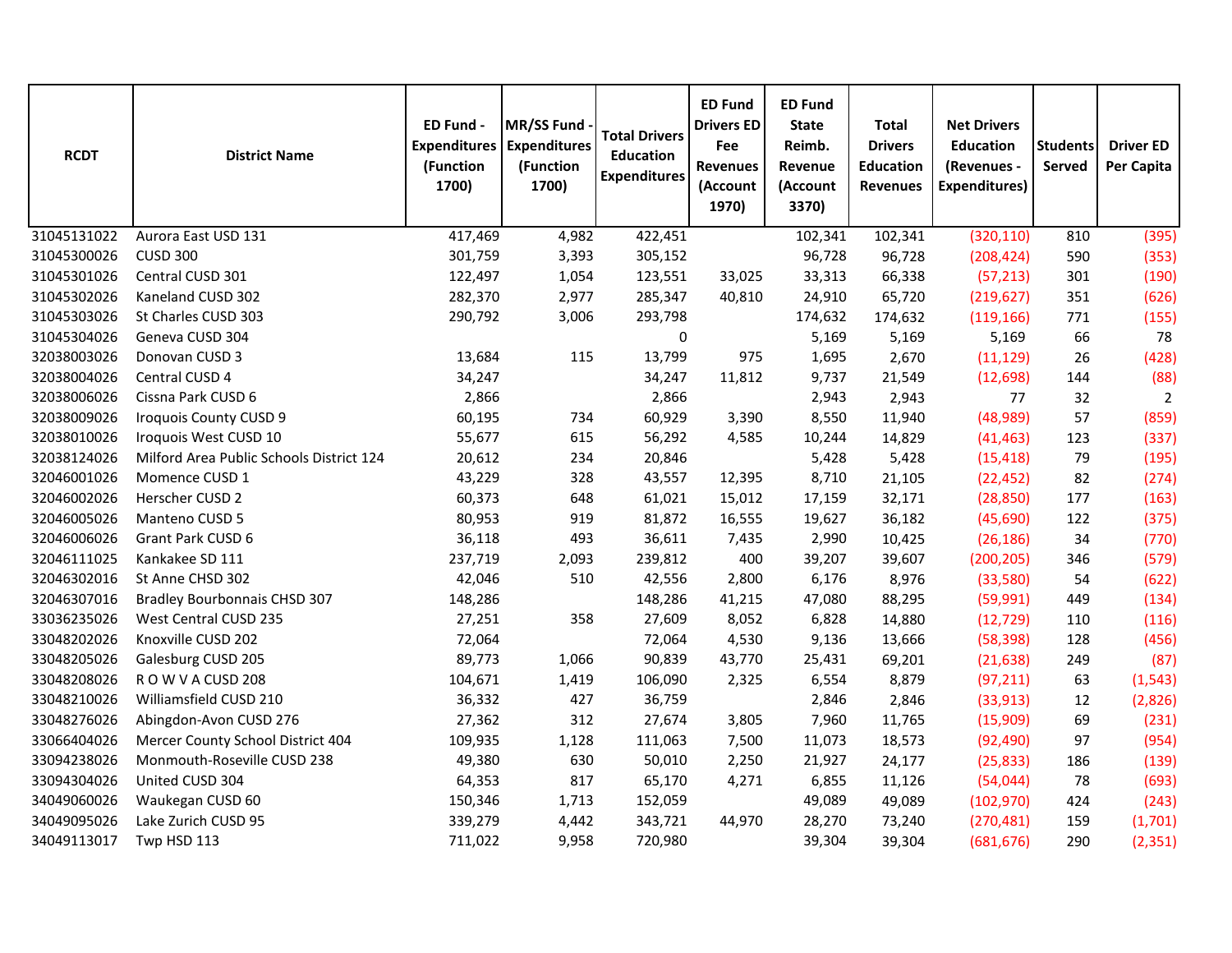| <b>RCDT</b> | <b>District Name</b>       | ED Fund -<br><b>Expenditures</b><br>(Function<br>1700) | MR/SS Fund<br><b>Expenditures</b><br>(Function<br>1700) | <b>Total Drivers</b><br><b>Education</b><br><b>Expenditures</b> | <b>ED Fund</b><br><b>Drivers ED</b><br>Fee<br><b>Revenues</b><br>(Account<br>1970) | <b>ED Fund</b><br><b>State</b><br>Reimb.<br>Revenue<br>(Account<br>3370) | <b>Total</b><br><b>Drivers</b><br><b>Education</b><br><b>Revenues</b> | <b>Net Drivers</b><br><b>Education</b><br>(Revenues -<br><b>Expenditures)</b> | <b>Students</b><br>Served | <b>Driver ED</b><br>Per Capita |
|-------------|----------------------------|--------------------------------------------------------|---------------------------------------------------------|-----------------------------------------------------------------|------------------------------------------------------------------------------------|--------------------------------------------------------------------------|-----------------------------------------------------------------------|-------------------------------------------------------------------------------|---------------------------|--------------------------------|
| 34049115016 | Lake Forest CHSD 115       |                                                        |                                                         | $\mathbf 0$                                                     |                                                                                    | 31,016                                                                   | 31,016                                                                | 31,016                                                                        | 146                       | 212                            |
| 34049116026 | Round Lake CUSD 116        | 49,574                                                 | 595                                                     | 50,169                                                          | 9,760                                                                              | 46,151                                                                   | 55,911                                                                | 5,742                                                                         | 677                       | 8                              |
| 34049117016 | <b>CHSD 117</b>            | 311,548                                                | 3,473                                                   | 315,021                                                         | 54,379                                                                             | 43,071                                                                   | 97,450                                                                | (217, 571)                                                                    | 247                       | (881)                          |
| 34049118026 | Wauconda CUSD 118          |                                                        |                                                         | $\pmb{0}$                                                       |                                                                                    | 23,105                                                                   | 23,105                                                                | 23,105                                                                        | 167                       | 138                            |
| 34049120013 | Mundelein Cons HSD 120     |                                                        |                                                         | 0                                                               |                                                                                    | 37,458                                                                   | 37,458                                                                | 37,458                                                                        | 167                       | 224                            |
| 34049121017 | Warren Twp HSD 121         | 24,502                                                 | 300                                                     | 24,802                                                          | 6,650                                                                              | 10,395                                                                   | 17,045                                                                | (7, 757)                                                                      | 39                        | (199)                          |
| 34049124016 | Grant CHSD 124             | 151,822                                                | 1,873                                                   | 153,695                                                         |                                                                                    | 35,807                                                                   | 35,807                                                                | (117, 888)                                                                    | 308                       | (383)                          |
| 34049125013 | Adlai E Stevenson HSD 125  | 432,284                                                | 5,583                                                   | 437,867                                                         | 89,900                                                                             | 49,387                                                                   | 139,287                                                               | (298, 580)                                                                    | 352                       | (848)                          |
| 34049126017 | Zion-Benton Twp HSD 126    | 536,205                                                | 6,935                                                   | 543,140                                                         | 61,050                                                                             | 73,948                                                                   | 134,998                                                               | (408, 142)                                                                    | 589                       | (693)                          |
| 34049127016 | Grayslake CHSD 127         |                                                        |                                                         | 0                                                               | 30,993                                                                             | 36,383                                                                   | 67,376                                                                | 67,376                                                                        | 379                       | 178                            |
| 34049128016 | <b>CHSD 128</b>            |                                                        |                                                         | $\mathbf 0$                                                     | 104,722                                                                            | 91,024                                                                   | 195,746                                                               | 195,746                                                                       | 580                       | 337                            |
| 34049187026 | North Chicago SD 187       |                                                        |                                                         | 0                                                               | 80                                                                                 | 10,782                                                                   | 10,862                                                                | 10,862                                                                        | 66                        | 165                            |
| 34049220026 | <b>Barrington CUSD 220</b> |                                                        |                                                         | $\pmb{0}$                                                       | 6,650                                                                              | 24,950                                                                   | 31,600                                                                | 31,600                                                                        | 139                       | 227                            |
| 35050001026 | Leland CUSD 1              | 7,451                                                  |                                                         | 7,451                                                           | 1,777                                                                              | 2,332                                                                    | 4,109                                                                 | (3, 342)                                                                      | 12                        | (279)                          |
| 35050002026 | Serena CUSD 2              | 56,531                                                 | 707                                                     | 57,238                                                          | 4,438                                                                              | 6,522                                                                    | 10,960                                                                | (46, 278)                                                                     | 47                        | (985)                          |
| 35050009026 | Earlville CUSD 9           | 11,467                                                 | 130                                                     | 11,597                                                          |                                                                                    | 2,770                                                                    | 2,770                                                                 | (8,827)                                                                       | 35                        | (252)                          |
| 35050040017 | Streator Twp HSD 40        | 158,874                                                | 1,897                                                   | 160,771                                                         | 21,868                                                                             | 26,516                                                                   | 48,384                                                                | (112, 387)                                                                    | 182                       | (618)                          |
| 35050120017 | La Salle-Peru Twp HSD 120  | 186,104                                                | 2,352                                                   | 188,456                                                         | 23,575                                                                             | 37,425                                                                   | 61,000                                                                | (127, 456)                                                                    | 257                       | (496)                          |
| 35050140017 | Ottawa Twp HSD 140         | 147,499                                                | 1,611                                                   | 149,110                                                         | 12,270                                                                             | 24,553                                                                   | 36,823                                                                | (112, 287)                                                                    | 175                       | (642)                          |
| 35050160017 | Seneca Twp HSD 160         | 102,729                                                | 1,059                                                   | 103,788                                                         | 6,425                                                                              | 14,678                                                                   | 21,103                                                                | (82, 685)                                                                     | 79                        | (1,047)                        |
| 35050280017 | Mendota Twp HSD 280        | 95,601                                                 | 957                                                     | 96,558                                                          | 2,900                                                                              | 17,411                                                                   | 20,311                                                                | (76, 247)                                                                     | 147                       | (519)                          |
| 35059005026 | Henry-Senachwine CUSD 5    | 82,276                                                 | 1,070                                                   | 83,346                                                          |                                                                                    | 5,748                                                                    | 5,748                                                                 | (77, 598)                                                                     | 36                        | (2, 156)                       |
| 35059007026 | Midland CUSD 7             | 2,157                                                  | 15                                                      | 2,172                                                           |                                                                                    | 6,045                                                                    | 6,045                                                                 | 3,873                                                                         | 68                        | 57                             |
| 35078535026 | Putnam County CUSD 535     | 28,224                                                 | 305                                                     | 28,529                                                          | 860                                                                                | 8,475                                                                    | 9,335                                                                 | (19, 194)                                                                     | 91                        | (211)                          |
| 39055001026 | Argenta-Oreana CUSD 1      |                                                        |                                                         | $\pmb{0}$                                                       | 7,898                                                                              | 9,530                                                                    | 17,428                                                                | 17,428                                                                        | 117                       | 149                            |
| 39055002026 | Maroa Forsyth CUSD 2       | 14,116                                                 | 186                                                     | 14,302                                                          | 10,440                                                                             | 10,710                                                                   | 21,150                                                                | 6,848                                                                         | 84                        | 82                             |
| 39055003026 | Mt Zion CUSD 3             | 41,877                                                 | 556                                                     | 42,433                                                          | 5,784                                                                              | 24,446                                                                   | 30,230                                                                | (12, 203)                                                                     | 290                       | (42)                           |
| 39055009026 | Sangamon Valley CUSD 9     | 40,176                                                 | 520                                                     | 40,696                                                          | 2,900                                                                              | 6,582                                                                    | 9,482                                                                 | (31, 214)                                                                     | 86                        | (363)                          |
| 39055011026 | Warrensburg-Latham CUSD 11 | 62,389                                                 | 627                                                     | 63,016                                                          | 14,385                                                                             | 9,587                                                                    | 23,972                                                                | (39,044)                                                                      | 137                       | (285)                          |
| 39055015026 | Meridian CUSD 15           | 72,363                                                 | 793                                                     | 73,156                                                          | 8,297                                                                              | 8,346                                                                    | 16,643                                                                | (56, 513)                                                                     | 137                       | (413)                          |
| 39055061025 | Decatur SD 61              | 68,895                                                 | 939                                                     | 69,834                                                          | 16,971                                                                             | 58,615                                                                   | 75,586                                                                | 5,752                                                                         | 871                       | $\overline{7}$                 |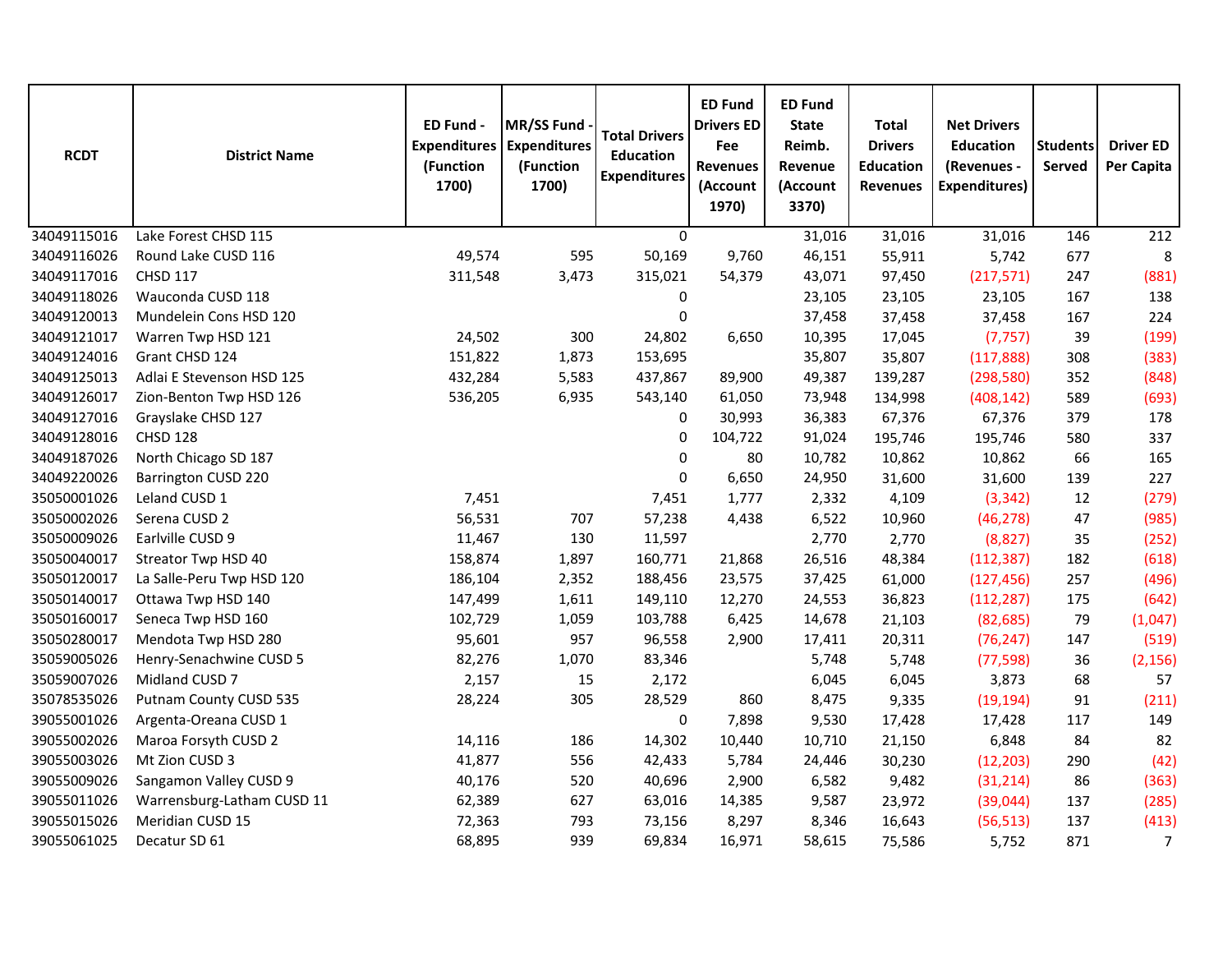| <b>RCDT</b> | <b>District Name</b>          | ED Fund -<br><b>Expenditures</b><br>(Function<br>1700) | <b>MR/SS Fund</b><br><b>Expenditures</b><br>(Function<br>1700) | <b>Total Drivers</b><br><b>Education</b><br><b>Expenditures</b> | <b>ED Fund</b><br><b>Drivers ED</b><br>Fee<br><b>Revenues</b><br>(Account<br>1970) | <b>ED Fund</b><br><b>State</b><br>Reimb.<br>Revenue<br>(Account<br>3370) | <b>Total</b><br><b>Drivers</b><br><b>Education</b><br><b>Revenues</b> | <b>Net Drivers</b><br><b>Education</b><br>(Revenues -<br><b>Expenditures)</b> | <b>Students</b><br><b>Served</b> | <b>Driver ED</b><br>Per Capita |
|-------------|-------------------------------|--------------------------------------------------------|----------------------------------------------------------------|-----------------------------------------------------------------|------------------------------------------------------------------------------------|--------------------------------------------------------------------------|-----------------------------------------------------------------------|-------------------------------------------------------------------------------|----------------------------------|--------------------------------|
| 39074005026 | Bement CUSD 5                 |                                                        |                                                                | 0                                                               | 4,090                                                                              | 3,161                                                                    | 7,251                                                                 | 7,251                                                                         | 40                               | 181                            |
| 39074025026 | Monticello CUSD 25            | 47,883                                                 | 398                                                            | 48,281                                                          | 13,200                                                                             | 16,706                                                                   | 29,906                                                                | (18, 375)                                                                     | 203                              | (91)                           |
| 39074057026 | Deland-Weldon CUSD 57         | 17,347                                                 | 171                                                            | 17,518                                                          | 228                                                                                | 1,956                                                                    | 2,184                                                                 | (15, 334)                                                                     | 10                               | (1, 533)                       |
| 39074100026 | Cerro Gordo CUSD 100          | 13,289                                                 | 90                                                             | 13,379                                                          | 3,365                                                                              | 4,623                                                                    | 7,988                                                                 | (5, 391)                                                                      | 70                               | (77)                           |
| 40007040026 | Calhoun CUSD 40               | 14,970                                                 | 148                                                            | 15,118                                                          | 5,275                                                                              | 4,156                                                                    | 9,431                                                                 | (5,687)                                                                       | 40                               | (142)                          |
| 40007042026 | <b>Brussels CUSD 42</b>       | 3,225                                                  | 33                                                             | 3,258                                                           |                                                                                    | 1,901                                                                    | 1,901                                                                 | (1, 357)                                                                      | 31                               | (44)                           |
| 40031001026 | Carrollton CUSD 1             | 16,994                                                 | 227                                                            | 17,221                                                          | 8,938                                                                              | 7,106                                                                    | 16,044                                                                | (1, 177)                                                                      | 62                               | (19)                           |
| 40031003026 | North Greene CUSD 3           | 49,182                                                 | 635                                                            | 49,817                                                          | 1,489                                                                              | 8,471                                                                    | 9,960                                                                 | (39, 857)                                                                     | 108                              | (369)                          |
| 40031010026 | Greenfield CUSD 10            | 49,390                                                 | 328                                                            | 49,718                                                          | 900                                                                                | 3,840                                                                    | 4,740                                                                 | (44, 978)                                                                     | 32                               | (1,406)                        |
| 40042100026 | Jersey CUSD 100               | 37,901                                                 | 399                                                            | 38,300                                                          | 21,052                                                                             | 26,230                                                                   | 47,282                                                                | 8,982                                                                         | 367                              | 24                             |
| 40056001026 | Carlinville CUSD 1            | 89,900                                                 | 1,064                                                          | 90,964                                                          | 10,650                                                                             | 13,923                                                                   | 24,573                                                                | (66, 391)                                                                     | 96                               | (692)                          |
| 40056002026 | Northwestern CUSD 2           | 34,689                                                 | 344                                                            | 35,033                                                          |                                                                                    | 2,683                                                                    | 2,683                                                                 | (32, 350)                                                                     | 36                               | (899)                          |
| 40056005026 | Mount Olive CUSD 5            |                                                        |                                                                | 0                                                               | 250                                                                                | 3,438                                                                    | 3,688                                                                 | 3,688                                                                         | 69                               | 53                             |
| 40056006026 | Staunton CUSD 6               |                                                        |                                                                | 0                                                               |                                                                                    | 12,980                                                                   | 12,980                                                                | 12,980                                                                        | 135                              | 96                             |
| 40056007026 | Gillespie CUSD 7              | 17,768                                                 | 140                                                            | 17,908                                                          | 7,200                                                                              | 13,593                                                                   | 20,793                                                                | 2,885                                                                         | 43                               | 67                             |
| 40056008026 | Bunker Hill CUSD 8            |                                                        |                                                                | 0                                                               |                                                                                    | 5,333                                                                    | 5,333                                                                 | 5,333                                                                         | 52                               | 103                            |
| 40056009026 | Southwestern CUSD 9           | 118,187                                                | 1,144                                                          | 119,331                                                         | 12,265                                                                             | 15,453                                                                   | 27,718                                                                | (91, 613)                                                                     | 178                              | (515)                          |
| 40056034026 | North Mac CUSD 34             |                                                        |                                                                | 0                                                               | 9,757                                                                              | 13,506                                                                   | 23,263                                                                | 23,263                                                                        | 138                              | 169                            |
| 41057001026 | Roxana CUSD 1                 | 34,507                                                 | 422                                                            | 34,929                                                          | 3,500                                                                              | 13,205                                                                   | 16,705                                                                | (18, 224)                                                                     | 164                              | (111)                          |
| 41057002026 | Triad CUSD 2                  | 107,754                                                | 1,246                                                          | 109,000                                                         | 30,315                                                                             | 38,341                                                                   | 68,656                                                                | (40, 344)                                                                     | 406                              | (99)                           |
| 41057005026 | <b>Highland CUSD 5</b>        | 62,970                                                 | 673                                                            | 63,643                                                          | 23,550                                                                             | 38,639                                                                   | 62,189                                                                | (1,454)                                                                       | 388                              | (4)                            |
| 41057007026 | Edwardsville CUSD 7           | 248,825                                                | 2,715                                                          | 251,540                                                         | 84,611                                                                             | 103,325                                                                  | 187,936                                                               | (63, 604)                                                                     | 942                              | (68)                           |
| 41057008026 | Bethalto CUSD 8               | 40,386                                                 | 479                                                            | 40,865                                                          | 18,161                                                                             | 16,838                                                                   | 34,999                                                                | (5,866)                                                                       | 123                              | (48)                           |
| 41057009026 | Granite City CUSD 9           | 249,571                                                | 2,821                                                          | 252,392                                                         | 24,363                                                                             | 41,894                                                                   | 66,257                                                                | (186, 135)                                                                    | 473                              | (394)                          |
| 41057010026 | Collinsville CUSD 10          | 269,767                                                | 3,338                                                          | 273,105                                                         | 7,105                                                                              | 59,523                                                                   | 66,628                                                                | (206, 477)                                                                    | 841                              | (246)                          |
| 41057011026 | Alton CUSD 11                 | 144,468                                                | 1,903                                                          | 146,371                                                         | 41,985                                                                             | 55,202                                                                   | 97,187                                                                | (49, 184)                                                                     | 765                              | (64)                           |
| 41057012026 | Madison CUSD 12               | 910                                                    | 42                                                             | 952                                                             |                                                                                    | 2,337                                                                    | 2,337                                                                 | 1,385                                                                         | $\pmb{0}$                        | 0                              |
| 41057014016 | East Alton-Wood River CHSD 14 | 53,744                                                 | 665                                                            | 54,409                                                          |                                                                                    | 15,760                                                                   | 15,760                                                                | (38, 649)                                                                     | 190                              | (203)                          |
| 44063012026 | Johnsburg CUSD 12             | 90,872                                                 | 968                                                            | 91,840                                                          | 11,496                                                                             | 23,669                                                                   | 35,165                                                                | (56, 675)                                                                     | 156                              | (363)                          |
| 44063019024 | Alden Hebron SD 19            | 10,539                                                 | 132                                                            | 10,671                                                          | 500                                                                                | 2,583                                                                    | 3,083                                                                 | (7,588)                                                                       | 12                               | (632)                          |
| 44063050026 | Harvard CUSD 50               | 98,393                                                 | 1,047                                                          | 99,440                                                          | 15,329                                                                             | 21,832                                                                   | 37,161                                                                | (62, 279)                                                                     | 248                              | (251)                          |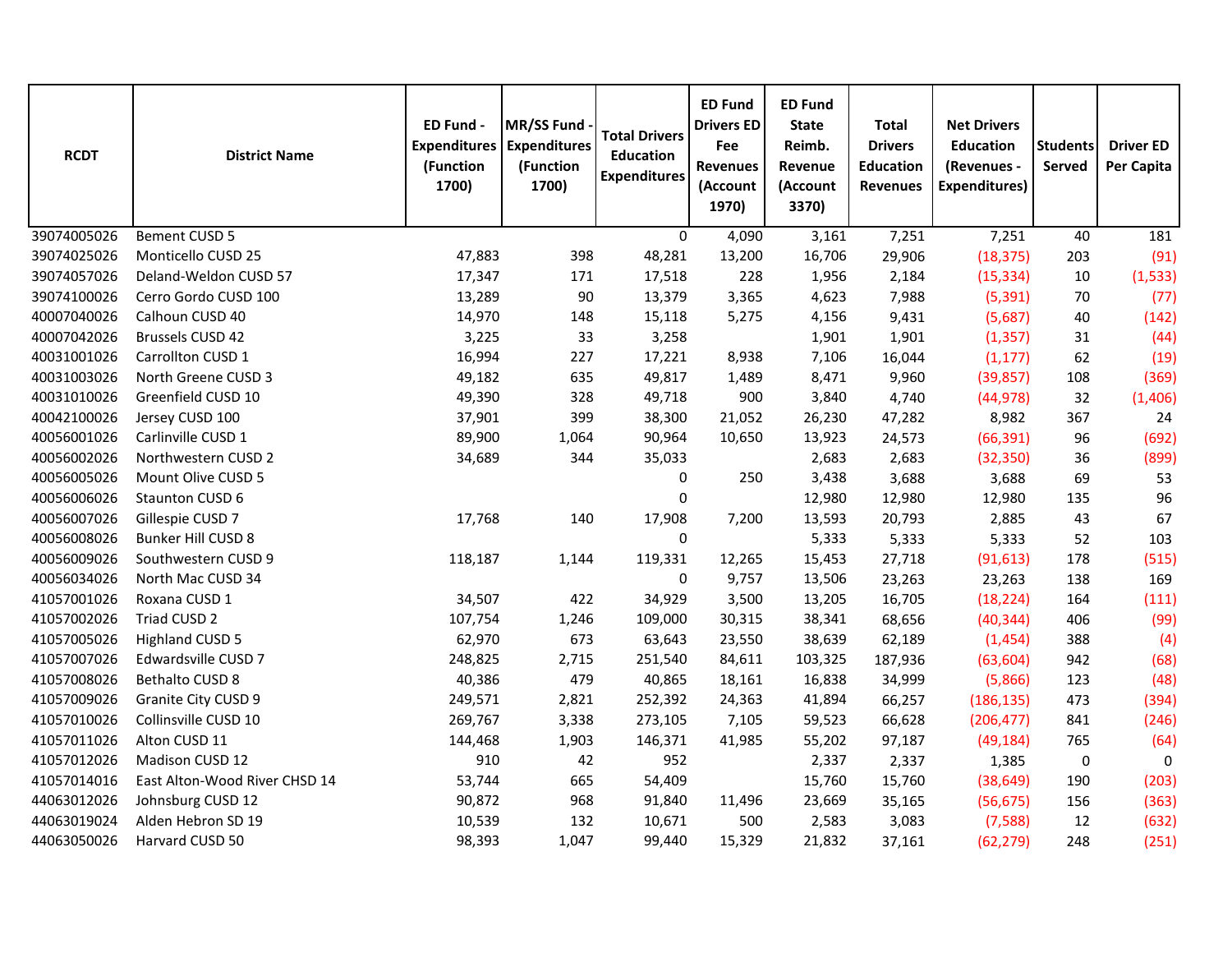| <b>RCDT</b> | <b>District Name</b>                  | ED Fund -<br><b>Expenditures</b><br>(Function<br>1700) | MR/SS Fund<br><b>Expenditures</b><br>(Function<br>1700) | <b>Total Drivers</b><br><b>Education</b><br><b>Expenditures</b> | <b>ED Fund</b><br><b>Drivers ED</b><br>Fee<br><b>Revenues</b><br>(Account<br>1970) | <b>ED Fund</b><br><b>State</b><br>Reimb.<br>Revenue<br>(Account<br>3370) | <b>Total</b><br><b>Drivers</b><br><b>Education</b><br><b>Revenues</b> | <b>Net Drivers</b><br><b>Education</b><br>(Revenues -<br><b>Expenditures)</b> | <b>Students</b><br>Served | <b>Driver ED</b><br>Per Capita |
|-------------|---------------------------------------|--------------------------------------------------------|---------------------------------------------------------|-----------------------------------------------------------------|------------------------------------------------------------------------------------|--------------------------------------------------------------------------|-----------------------------------------------------------------------|-------------------------------------------------------------------------------|---------------------------|--------------------------------|
| 44063154016 | Marengo CHSD 154                      | 136,140                                                | 1,064                                                   | 137,204                                                         | 7,937                                                                              | 18,173                                                                   | 26,110                                                                | (111,094)                                                                     | 182                       | (610)                          |
| 44063155016 | <b>CHSD 155</b>                       | 470,484                                                | 4,841                                                   | 475,325                                                         | 50,814                                                                             | 122,498                                                                  | 173,312                                                               | (302, 013)                                                                    | 285                       | (1,060)                        |
| 44063156016 | McHenry CHSD 156                      | 293,097                                                | 3,843                                                   | 296,940                                                         | 21,528                                                                             | 38,424                                                                   | 59,952                                                                | (236,988)                                                                     | 316                       | (750)                          |
| 44063157016 | Richmond-Burton CHSD 157              | 101,311                                                | 1,285                                                   | 102,596                                                         | 4,700                                                                              | 13,978                                                                   | 18,678                                                                | (83,918)                                                                      | 103                       | (815)                          |
| 44063158022 | Huntley Community School District 158 | 163,056                                                | 1,872                                                   | 164,928                                                         | 31,674                                                                             | 56,724                                                                   | 88,398                                                                | (76, 530)                                                                     | 276                       | (277)                          |
| 44063200026 | Woodstock CUSD 200                    | 119,216                                                | 1,483                                                   | 120,699                                                         | 42,275                                                                             | 41,034                                                                   | 83,309                                                                | (37, 390)                                                                     | 477                       | (78)                           |
| 45067003026 | Valmeyer CUSD 3                       | 45,444                                                 | 378                                                     | 45,822                                                          | 2,090                                                                              | 1,604                                                                    | 3,694                                                                 | (42, 128)                                                                     | 38                        | (1, 109)                       |
| 45067004026 | Columbia CUSD 4                       | 62,338                                                 | 455                                                     | 62,793                                                          |                                                                                    | 21,139                                                                   | 21,139                                                                | (41, 654)                                                                     | 179                       | (233)                          |
| 45067005026 | Waterloo CUSD 5                       | 168,549                                                | 1,170                                                   | 169,719                                                         | 39,189                                                                             | 35,539                                                                   | 74,728                                                                | (94, 991)                                                                     | 411                       | (231)                          |
| 45079001022 | Coulterville USD 1                    | 18,389                                                 | 235                                                     | 18,624                                                          | 2,000                                                                              | 1,542                                                                    | 3,542                                                                 | (15,082)                                                                      | 22                        | (686)                          |
| 45079132026 | Red Bud CUSD 132                      | 90,844                                                 | 836                                                     | 91,680                                                          | 4,250                                                                              | 13,085                                                                   | 17,335                                                                | (74, 345)                                                                     | 165                       | (451)                          |
| 45079138026 | Steeleville CUSD 138                  | 33,263                                                 | 452                                                     | 33,715                                                          | 4,850                                                                              | 4,600                                                                    | 9,450                                                                 | (24, 265)                                                                     | 53                        | (458)                          |
| 45079139026 | Chester CUSD 139                      | 64,519                                                 | 590                                                     | 65,109                                                          |                                                                                    | 11,900                                                                   | 11,900                                                                | (53, 209)                                                                     | 124                       | (429)                          |
| 45079140026 | Sparta CUSD 140                       |                                                        |                                                         | 0                                                               | 2,700                                                                              | 11,087                                                                   | 13,787                                                                | 13,787                                                                        | 96                        | 144                            |
| 47052170022 | Dixon USD 170                         |                                                        |                                                         | 0                                                               | 16,125                                                                             | 26,199                                                                   | 42,324                                                                | 42,324                                                                        | 257                       | 165                            |
| 47052271026 | Paw Paw CUSD 271                      |                                                        |                                                         | 0                                                               |                                                                                    | 1,762                                                                    | 1,762                                                                 | 1,762                                                                         | $\mathbf 0$               | $\pmb{0}$                      |
| 47052272026 | Amboy CUSD 272                        |                                                        |                                                         | 0                                                               |                                                                                    | 5,751                                                                    | 5,751                                                                 | 5,751                                                                         | 40                        | 144                            |
| 47052275026 | Ashton-Franklin Center CUSD 275       |                                                        |                                                         | 0                                                               | 3,025                                                                              | 4,501                                                                    | 7,526                                                                 | 7,526                                                                         | 47                        | 160                            |
| 47071212017 | Rochelle Twp HSD 212                  | 93,519                                                 |                                                         | 93,519                                                          | 6,521                                                                              | 25,641                                                                   | 32,162                                                                | (61, 357)                                                                     | 292                       | (210)                          |
| 47071220026 | Oregon CUSD 220                       | 105,707                                                | 1,182                                                   | 106,889                                                         | 6,690                                                                              | 11,350                                                                   | 18,040                                                                | (88, 849)                                                                     | 152                       | (585)                          |
| 47071221026 | Forrestville Valley CUSD 221          |                                                        |                                                         | 0                                                               | 12,000                                                                             | 7,544                                                                    | 19,544                                                                | 19,544                                                                        | 48                        | 407                            |
| 47071222026 | Polo CUSD 222                         |                                                        |                                                         | 0                                                               | 3,058                                                                              | 4,188                                                                    | 7,246                                                                 | 7,246                                                                         | 28                        | 259                            |
| 47071223026 | Meridian CUSD 223                     | 37,734                                                 | 575                                                     | 38,309                                                          | 14,267                                                                             | 18,053                                                                   | 32,320                                                                | (5,989)                                                                       | 155                       | (39)                           |
| 47071226026 | Byron CUSD 226                        | 40,320                                                 |                                                         | 40,320                                                          | 22,800                                                                             |                                                                          | 22,800                                                                | (17, 520)                                                                     | 0                         | 0                              |
| 47098001026 | Erie CUSD 1                           | 83,674                                                 | 818                                                     | 84,492                                                          | 2,100                                                                              | 6,779                                                                    | 8,879                                                                 | (75, 613)                                                                     | 75                        | (1,008)                        |
| 47098002026 | River Bend CUSD 2                     | 32,845                                                 | 461                                                     | 33,306                                                          | 3,481                                                                              | 10,223                                                                   | 13,704                                                                | (19,602)                                                                      | 128                       | (153)                          |
| 47098003026 | Prophetstown-Lyndon-Tampico CUSD3     | 92,364                                                 | 970                                                     | 93,334                                                          | 2,640                                                                              | 9,263                                                                    | 11,903                                                                | (81, 431)                                                                     | 36                        | (2, 262)                       |
| 47098005026 | Sterling CUSD 5                       |                                                        |                                                         | 0                                                               | 13,974                                                                             | 30,418                                                                   | 44,392                                                                | 44,392                                                                        | 190                       | 234                            |
| 47098006026 | Morrison CUSD 6                       | 51,379                                                 | 509                                                     | 51,888                                                          | 9,820                                                                              | 7,876                                                                    | 17,696                                                                | (34, 192)                                                                     | 94                        | (364)                          |
| 47098301017 | Rock Falls Twp HSD 301                | 89,000                                                 | 1,036                                                   | 90,036                                                          | 10,825                                                                             | 14,587                                                                   | 25,412                                                                | (64, 624)                                                                     | 167                       | (387)                          |
| 48072150025 | Peoria SD 150                         |                                                        |                                                         | 0                                                               | 45,314                                                                             | 153,221                                                                  | 198,535                                                               | 198,535                                                                       | 1,197                     | 166                            |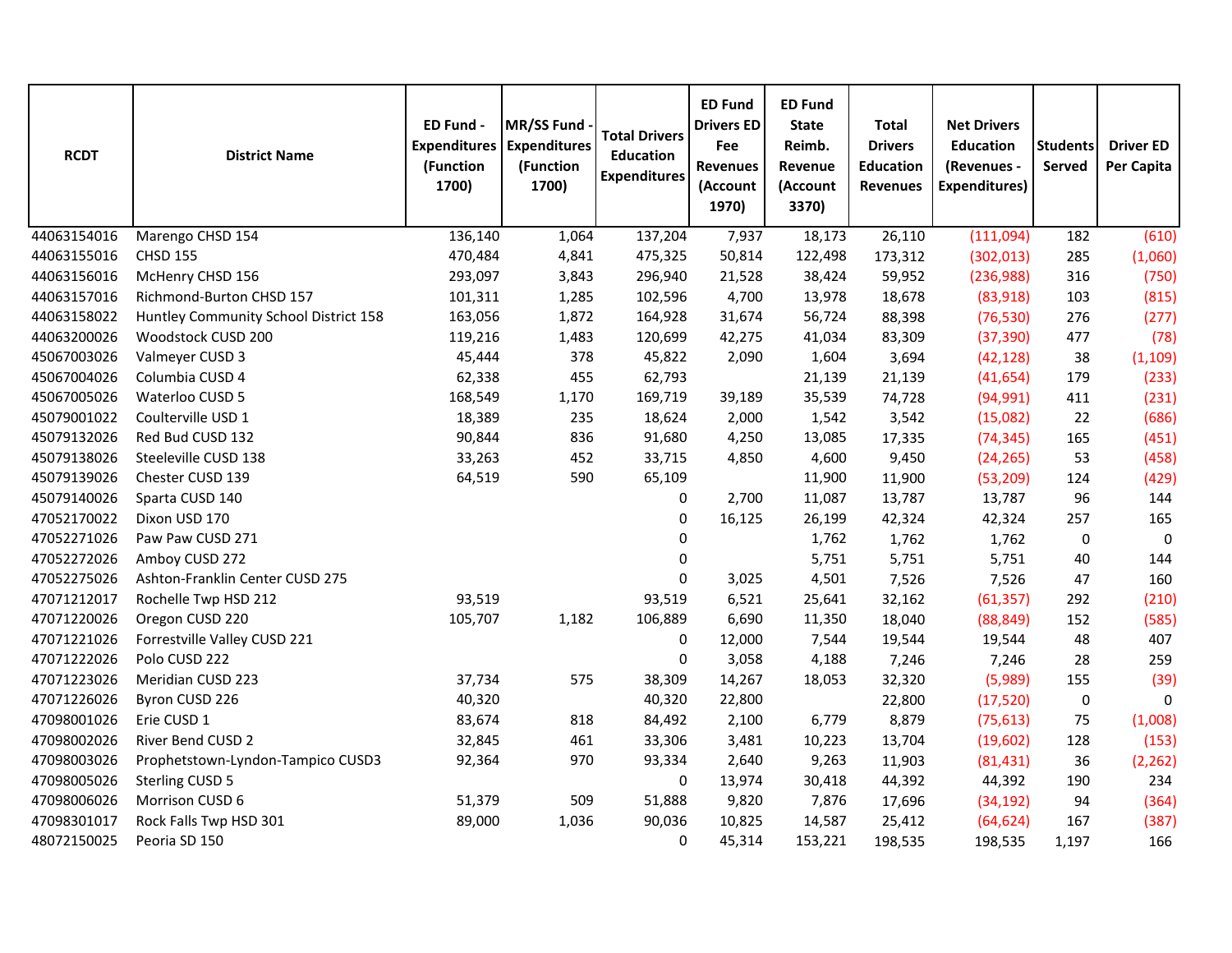| <b>RCDT</b> | <b>District Name</b>        | ED Fund -<br><b>Expenditures</b><br>(Function<br>1700) | MR/SS Fund<br><b>Expenditures</b><br>(Function<br>1700) | <b>Total Drivers</b><br><b>Education</b><br><b>Expenditures</b> | <b>ED Fund</b><br><b>Drivers ED</b><br>Fee<br><b>Revenues</b><br>(Account<br>1970) | <b>ED Fund</b><br><b>State</b><br>Reimb.<br>Revenue<br>(Account<br>3370) | <b>Total</b><br><b>Drivers</b><br><b>Education</b><br><b>Revenues</b> | <b>Net Drivers</b><br><b>Education</b><br>(Revenues -<br><b>Expenditures)</b> | <b>Students</b><br><b>Served</b> | <b>Driver ED</b><br>Per Capita |
|-------------|-----------------------------|--------------------------------------------------------|---------------------------------------------------------|-----------------------------------------------------------------|------------------------------------------------------------------------------------|--------------------------------------------------------------------------|-----------------------------------------------------------------------|-------------------------------------------------------------------------------|----------------------------------|--------------------------------|
| 48072265026 | Farmington Central CUSD 265 | 61,240                                                 | 799                                                     | 62,039                                                          | 3,500                                                                              | 14,410                                                                   | 17,910                                                                | (44, 129)                                                                     | 155                              | (285)                          |
| 48072309026 | Brimfield CUSD 309          | 34,359                                                 | 197                                                     | 34,556                                                          | 1,950                                                                              | 9,322                                                                    | 11,272                                                                | (23, 284)                                                                     | 53                               | (439)                          |
| 48072310016 | Limestone CHSD 310          | 166,962                                                | 1,863                                                   | 168,825                                                         | 13,380                                                                             | 26,903                                                                   | 40,283                                                                | (128, 542)                                                                    | 287                              | (448)                          |
| 48072321026 | Il Valley Central USD 321   | 69,862                                                 | 830                                                     | 70,692                                                          | 13,770                                                                             | 19,773                                                                   | 33,543                                                                | (37, 149)                                                                     | 260                              | (143)                          |
| 48072322026 | Elmwood CUSD 322            | 11,331                                                 | 156                                                     | 11,487                                                          | 4,575                                                                              | 6,380                                                                    | 10,955                                                                | (532)                                                                         | 56                               | (10)                           |
| 48072323026 | Dunlap CUSD 323             | 139,051                                                | 1,606                                                   | 140,657                                                         | 14,366                                                                             | 41,947                                                                   | 56,313                                                                | (84, 344)                                                                     | 461                              | (183)                          |
| 48072325026 | Peoria Heights CUSD 325     | 25,464                                                 | 310                                                     | 25,774                                                          |                                                                                    | 6,931                                                                    | 6,931                                                                 | (18, 843)                                                                     | 97                               | (194)                          |
| 48072326026 | Princeville CUSD 326        | 840                                                    | 10                                                      | 850                                                             |                                                                                    | 8,245                                                                    | 8,245                                                                 | 7,395                                                                         | 62                               | 119                            |
| 48072327026 | Illini Bluffs CUSD 327      | 30,425                                                 | 374                                                     | 30,799                                                          | 6,630                                                                              | 9,739                                                                    | 16,369                                                                | (14, 430)                                                                     | 82                               | (176)                          |
| 49081030017 | United Twp HSD 30           | 177,264                                                | 1,695                                                   | 178,959                                                         | 11,800                                                                             | 32,143                                                                   | 43,943                                                                | (135,016)                                                                     | 532                              | (254)                          |
| 49081040022 | Moline-Coal Valley CUSD 40  | 221,512                                                | 2,353                                                   | 223,865                                                         | 10,246                                                                             | 46,716                                                                   | 56,962                                                                | (166, 903)                                                                    | 352                              | (474)                          |
| 49081041025 | Rock Island SD 41           |                                                        |                                                         | 0                                                               |                                                                                    | 53,404                                                                   | 53,404                                                                | 53,404                                                                        | 464                              | 115                            |
| 49081100026 | Riverdale CUSD 100          | 76,768                                                 | 839                                                     | 77,607                                                          | 3,925                                                                              | 10,250                                                                   | 14,175                                                                | (63, 432)                                                                     | 96                               | (661)                          |
| 49081200026 | Sherrard CUSD 200           | 79,265                                                 | 1,048                                                   | 80,313                                                          | 7,500                                                                              | 15,746                                                                   | 23,246                                                                | (57,067)                                                                      | 116                              | (492)                          |
| 49081300026 | Rockridge CUSD 300          | 67,737                                                 | 788                                                     | 68,525                                                          | 13,394                                                                             | 11,621                                                                   | 25,015                                                                | (43,510)                                                                      | 104                              | (418)                          |
| 50082009026 | Lebanon CUSD 9              | 1,905                                                  | 23                                                      | 1,928                                                           |                                                                                    | 4,918                                                                    | 4,918                                                                 | 2,990                                                                         | 22                               | 136                            |
| 50082019026 | Mascoutah CUD 19            | 186,842                                                | 2,574                                                   | 189,416                                                         | 34,365                                                                             | 38,063                                                                   | 72,428                                                                | (116,988)                                                                     | 245                              | (478)                          |
| 50082040026 | Marissa CUSD 40             | 54,606                                                 | 606                                                     | 55,212                                                          | 2,810                                                                              | 5,496                                                                    | 8,306                                                                 | (46,906)                                                                      | 46                               | (1,020)                        |
| 50082060026 | New Athens CUSD 60          | 17,228                                                 | 255                                                     | 17,483                                                          |                                                                                    | 5,858                                                                    | 5,858                                                                 | (11, 625)                                                                     | 52                               | (224)                          |
| 50082077016 | Freeburg CHSD 77            | 124,751                                                | 1,342                                                   | 126,093                                                         | 29,820                                                                             | 20,248                                                                   | 50,068                                                                | (76, 025)                                                                     | 274                              | (277)                          |
| 50082187026 | Cahokia CUSD 187            |                                                        |                                                         | 0                                                               | 2,250                                                                              | 26,629                                                                   | 28,879                                                                | 28,879                                                                        | 44                               | 656                            |
| 50082188022 | Brooklyn UD 188             |                                                        |                                                         | $\mathbf 0$                                                     |                                                                                    | 611                                                                      | 611                                                                   | 611                                                                           | 0                                | $\mathbf 0$                    |
| 50082189022 | East St Louis SD 189        | 182,170                                                | 2,203                                                   | 184,373                                                         |                                                                                    | 11,802                                                                   | 11,802                                                                | (172, 571)                                                                    | 304                              | (568)                          |
| 50082196026 | Dupo CUSD 196               | 65,896                                                 | 747                                                     | 66,643                                                          | 3,685                                                                              | 9,219                                                                    | 12,904                                                                | (53, 739)                                                                     | 64                               | (840)                          |
| 50082201017 | Belleville Twp HSD 201      | 331,079                                                | 3,260                                                   | 334,339                                                         |                                                                                    | 57,087                                                                   | 57,087                                                                | (277, 252)                                                                    | 535                              | (518)                          |
| 50082203017 | O Fallon Twp HSD 203        | 192,305                                                |                                                         | 192,305                                                         |                                                                                    | 69,846                                                                   | 69,846                                                                | (122, 459)                                                                    | 863                              | (142)                          |
| 51065200026 | Greenview CUSD 200          |                                                        |                                                         | $\pmb{0}$                                                       | 1,001                                                                              | 2,169                                                                    | 3,170                                                                 | 3,170                                                                         | 19                               | 167                            |
| 51065202026 | Porta CUSD 202              | 83,665                                                 | 1,008                                                   | 84,673                                                          | 5,831                                                                              | 9,191                                                                    | 15,022                                                                | (69, 651)                                                                     | 92                               | (757)                          |
| 51065213026 | Athens CUSD 213             | 71,330                                                 | 746                                                     | 72,076                                                          | 4,800                                                                              | 10,513                                                                   | 15,313                                                                | (56, 763)                                                                     | 128                              | (443)                          |
| 51084001026 | Tri City CUSD 1             | 107,734                                                |                                                         | 107,734                                                         | 7,855                                                                              | 4,756                                                                    | 12,611                                                                | (95, 123)                                                                     | 42                               | (2, 265)                       |
| 51084003A26 | Rochester CUSD 3A           |                                                        |                                                         | 0                                                               |                                                                                    | 25,279                                                                   | 25,279                                                                | 25,279                                                                        | 379                              | 67                             |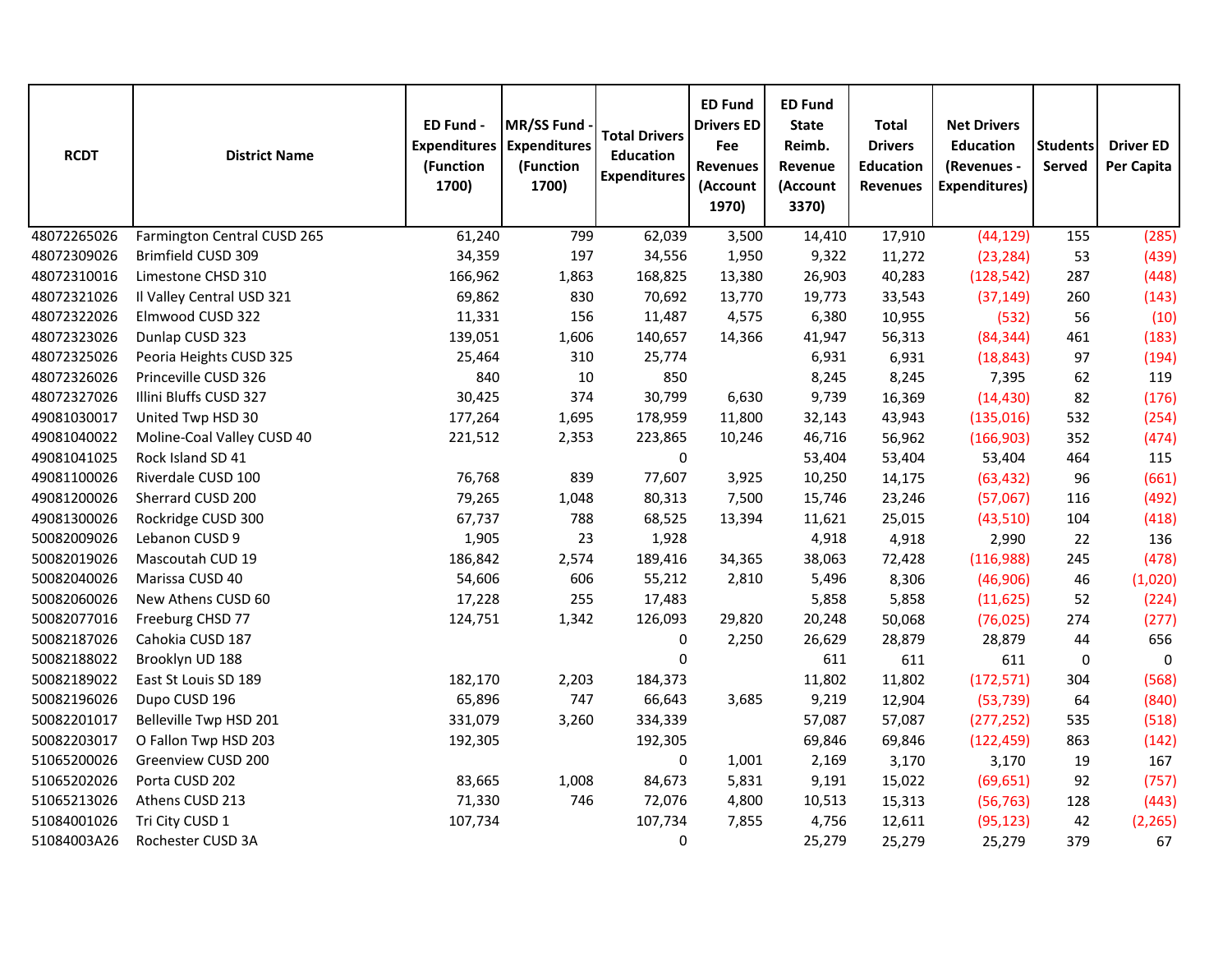| <b>RCDT</b> | <b>District Name</b>         | ED Fund -<br><b>Expenditures</b><br>(Function<br>1700) | MR/SS Fund<br><b>Expenditures</b><br>(Function<br>1700) | <b>Total Drivers</b><br><b>Education</b><br><b>Expenditures</b> | <b>ED Fund</b><br><b>Drivers ED</b><br>Fee<br><b>Revenues</b><br>(Account<br>1970) | <b>ED Fund</b><br><b>State</b><br>Reimb.<br>Revenue<br>(Account<br>3370) | <b>Total</b><br><b>Drivers</b><br><b>Education</b><br><b>Revenues</b> | <b>Net Drivers</b><br><b>Education</b><br>(Revenues -<br><b>Expenditures)</b> | <b>Students</b><br>Served | <b>Driver ED</b><br>Per Capita |
|-------------|------------------------------|--------------------------------------------------------|---------------------------------------------------------|-----------------------------------------------------------------|------------------------------------------------------------------------------------|--------------------------------------------------------------------------|-----------------------------------------------------------------------|-------------------------------------------------------------------------------|---------------------------|--------------------------------|
| 51084005026 | <b>Ball Chatham CUSD 5</b>   | 247,538                                                | 2,769                                                   | 250,307                                                         | 64,208                                                                             | 46,299                                                                   | 110,507                                                               | (139, 800)                                                                    | 569                       | (246)                          |
| 51084008026 | Pleasant Plains CUSD 8       | 6,922                                                  | 85                                                      | 7,007                                                           |                                                                                    | 16,641                                                                   | 16,641                                                                | 9,634                                                                         | 230                       | 42                             |
| 51084010026 | Auburn CUSD 10               | 56,396                                                 | 407                                                     | 56,803                                                          | 7,131                                                                              | 11,804                                                                   | 18,935                                                                | (37, 868)                                                                     | 185                       | (205)                          |
| 51084011026 | Pawnee CUSD 11               |                                                        |                                                         | $\pmb{0}$                                                       | 2,213                                                                              | 5,070                                                                    | 7,283                                                                 | 7,283                                                                         | 78                        | 93                             |
| 51084014026 | Riverton CUSD 14             | 89,987                                                 | 763                                                     | 90,750                                                          | 8,489                                                                              | 11,525                                                                   | 20,014                                                                | (70, 736)                                                                     | 134                       | (528)                          |
| 51084015026 | Williamsville CUSD 15        | 60,500                                                 |                                                         | 60,500                                                          | 6,650                                                                              | 15,048                                                                   | 21,698                                                                | (38, 802)                                                                     | 180                       | (216)                          |
| 51084016026 | New Berlin CUSD 16           |                                                        |                                                         | $\pmb{0}$                                                       | 5,128                                                                              | 9,192                                                                    | 14,320                                                                | 14,320                                                                        | 128                       | 112                            |
| 51084186025 | Springfield SD 186           | 287,905                                                | 3,144                                                   | 291,049                                                         | 39,055                                                                             | 153,508                                                                  | 192,563                                                               | (98, 486)                                                                     | 1,890                     | (52)                           |
| 53060126026 | Havana CUSD 126              | 42,480                                                 | 590                                                     | 43,070                                                          | 3,605                                                                              | 8,426                                                                    | 12,031                                                                | (31,039)                                                                      | 115                       | (270)                          |
| 53060189026 | Illini Central CUSD 189      | 34,651                                                 | 489                                                     | 35,140                                                          | 3,175                                                                              | 4,392                                                                    | 7,567                                                                 | (27, 573)                                                                     | 86                        | (321)                          |
| 53060191026 | Midwest Central CUSD 191     | 55,066                                                 | 617                                                     | 55,683                                                          | 4,125                                                                              | 10,530                                                                   | 14,655                                                                | (41, 028)                                                                     | 108                       | (380)                          |
| 53090303016 | Pekin CSD 303                | 254,712                                                | 2,978                                                   | 257,690                                                         | 35,325                                                                             | 38,095                                                                   | 73,420                                                                | (184, 270)                                                                    | 588                       | (313)                          |
| 53090308016 | Washington CHSD 308          | 341,030                                                | 3,447                                                   | 344,477                                                         | 16,750                                                                             | 46,653                                                                   | 63,403                                                                | (281, 074)                                                                    | 376                       | (748)                          |
| 53090309016 | East Peoria CHSD 309         | 90,044                                                 | 850                                                     | 90,894                                                          | 2,850                                                                              | 27,026                                                                   | 29,876                                                                | (61, 018)                                                                     | 382                       | (160)                          |
| 53090701026 | Deer Creek-Mackinaw CUSD 701 | 53,182                                                 | 585                                                     | 53,767                                                          | 8,781                                                                              | 9,579                                                                    | 18,360                                                                | (35, 407)                                                                     | 65                        | (545)                          |
| 53090702026 | Tremont CUSD 702             | 97,027                                                 | 1,069                                                   | 98,096                                                          | 5,300                                                                              | 10,829                                                                   | 16,129                                                                | (81, 967)                                                                     | 88                        | (931)                          |
| 53090703026 | Delavan CUSD 703             | 32,256                                                 | 259                                                     | 32,515                                                          | 560                                                                                | 4,997                                                                    | 5,557                                                                 | (26, 958)                                                                     | 47                        | (574)                          |
| 53090709026 | Morton CUSD 709              | 184,367                                                | 1,974                                                   | 186,341                                                         |                                                                                    | 27,467                                                                   | 27,467                                                                | (158, 874)                                                                    | 217                       | (732)                          |
| 53102006026 | Fieldcrest CUSD 6            | 114,291                                                | 1,158                                                   | 115,449                                                         | 2,432                                                                              | 10,759                                                                   | 13,191                                                                | (102, 258)                                                                    | 81                        | (1, 262)                       |
| 53102011026 | El Paso-Gridley CUSD 11      | 78,743                                                 | 841                                                     | 79,584                                                          | 14,200                                                                             | 12,124                                                                   | 26,324                                                                | (53, 260)                                                                     | 59                        | (903)                          |
| 53102021026 | Lowpoint-Washburn CUSD 21    |                                                        |                                                         | $\mathbf 0$                                                     |                                                                                    | 3,222                                                                    | 3,222                                                                 | 3,222                                                                         | 20                        | 161                            |
| 53102060026 | Roanoke Benson CUSD 60       | 32,913                                                 | 468                                                     | 33,381                                                          | 3,700                                                                              | 5,582                                                                    | 9,282                                                                 | (24,099)                                                                      | 69                        | (349)                          |
| 53102122017 | County of Woodford School    | 155,836                                                | 1,528                                                   | 157,364                                                         | 25,359                                                                             | 30,289                                                                   | 55,648                                                                | (101, 716)                                                                    | 322                       | (316)                          |
| 53102140026 | Eureka CUD 140               | 48,179                                                 | 710                                                     | 48,889                                                          | 18,710                                                                             | 13,760                                                                   | 32,470                                                                | (16, 419)                                                                     | 163                       | (101)                          |
| 54092001026 | <b>Bismarck Henning CUSD</b> | 11,246                                                 |                                                         | 11,246                                                          |                                                                                    | 11,246                                                                   | 11,246                                                                | 0                                                                             | 120                       | 0                              |
| 54092002026 | Westville CUSD 2             | 26,757                                                 |                                                         | 26,757                                                          | 2,900                                                                              | 9,936                                                                    | 12,836                                                                | (13, 921)                                                                     | 129                       | (108)                          |
| 54092004026 | Georgetown-Ridge Farm CUD 4  | 30,247                                                 | 370                                                     | 30,617                                                          | 4,088                                                                              | 7,051                                                                    | 11,139                                                                | (19, 478)                                                                     | 80                        | (243)                          |
| 54092011026 | Hoopeston Area CUSD 11       |                                                        |                                                         | 0                                                               | 3,600                                                                              | 7,868                                                                    | 11,468                                                                | 11,468                                                                        | 53                        | 216                            |
| 54092076026 | Oakwood CUSD 76              | 63,464                                                 | 688                                                     | 64,152                                                          |                                                                                    | 10,330                                                                   | 10,330                                                                | (53, 822)                                                                     | 122                       | (441)                          |
| 54092118024 | Danville CCSD 118            | 52,609                                                 | 549                                                     | 53,158                                                          | 21,314                                                                             | 22,694                                                                   | 44,008                                                                | (9, 150)                                                                      | 382                       | (24)                           |
| 54092225017 | Armstrong Twp HSD 225        |                                                        |                                                         | $\mathbf 0$                                                     |                                                                                    | 2,233                                                                    | 2,233                                                                 | 2,233                                                                         | 27                        | 83                             |